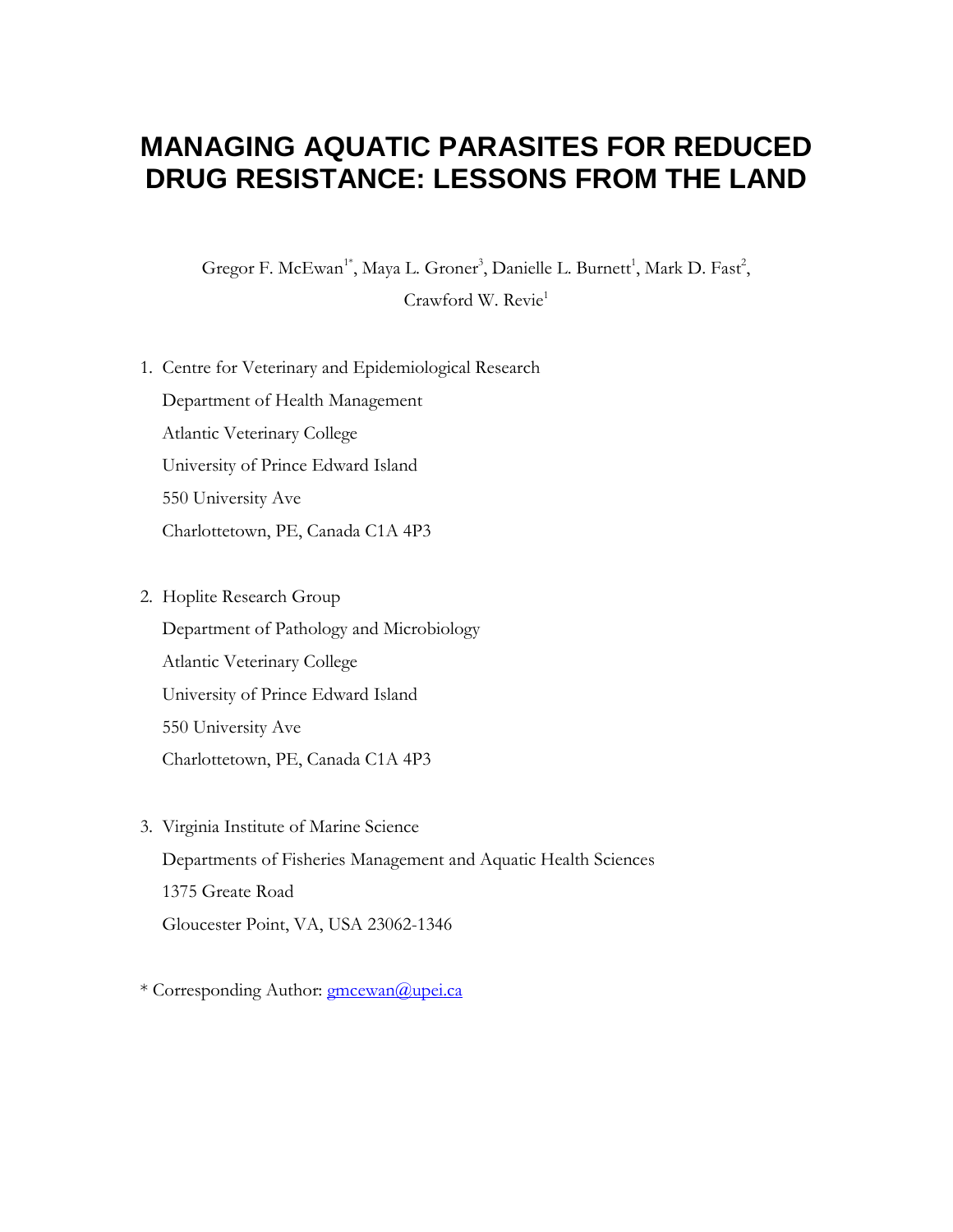# Abstract

Atlantic salmon farming is one of the largest aquaculture industries in the world. A major problem on salmon farms is the sea louse ectoparasite *Lepeophtheirus salmonis*, which can cause stress, secondary infection, and sometimes mortality in the salmon host. Sea lice have substantial impact on farm economics and potentially nearby wild salmonid populations. The most common method of controlling sea louse infestations is application of chemicals. However, most farming regions worldwide have observed resistance to the small set of treatment chemicals that are available. Despite this, there has been little investigation of treatment strategies for managing resistance in aquaculture. In this article, we compare four archetypical treatment strategies inspired by agriculture, where the topic has a rich history of study, and add a fifth strategy common in aquaculture. We use an Agent-Based Model (ABM) to simulate these strategies and their varying application of chemicals over time and space. We analyse the ABM output to compare how the strategies perform in controlling lice abundance, number of treatments required, and levels of resistance in the sea lice population. Our results indicated that among the approaches considered applying chemicals in combination was the most effective over the long term.

# Keywords

S*almo salar*; Evolution of resistance; Treatment strategies; *Lepeophtheirus salmonis,* Agent-based model

# **Introduction**

Evolution of chemical resistance is a challenge that comes hand-in-hand with using pesticides and drugs to control unwanted taxa. Repeated use of lethal chemicals places strong selection pressure on exposed populations and, where there is heritable genetic variation for resistance, this can lead to the evolution of chemical resistance that results in the decreased efficacy of chemical controls. For example, pesticide resistance is a wellknown issue in terrestrial environments, where, in North America more than 250 species of terrestrial arthropods are resistant to at least one chemical pesticide (1). The decreased ability to control pests and pathogens has economic, environmental, public health, and food security challenges (2–4). Recognizing the scale of this problem, recent papers have called for more investigation into strategies that simultaneously manage pests and pathogens and their evolutionary trajectories (4,5).

Strategies for reducing the evolution of pesticide resistance in terrestrial systems involve changing patterns of chemical applications in both time and space (3–5). The goal of these strategies is to increase the Degree of Treatment Heterogeneity (DTH). DTH is defined by the REX consortium (5) to be, "the probability that a set of resistance genes is confronted by more than one pesticide or drug within or between generations". In theory, the evolution of treatment resistance is slower when the DTH is higher. This occurs because target pests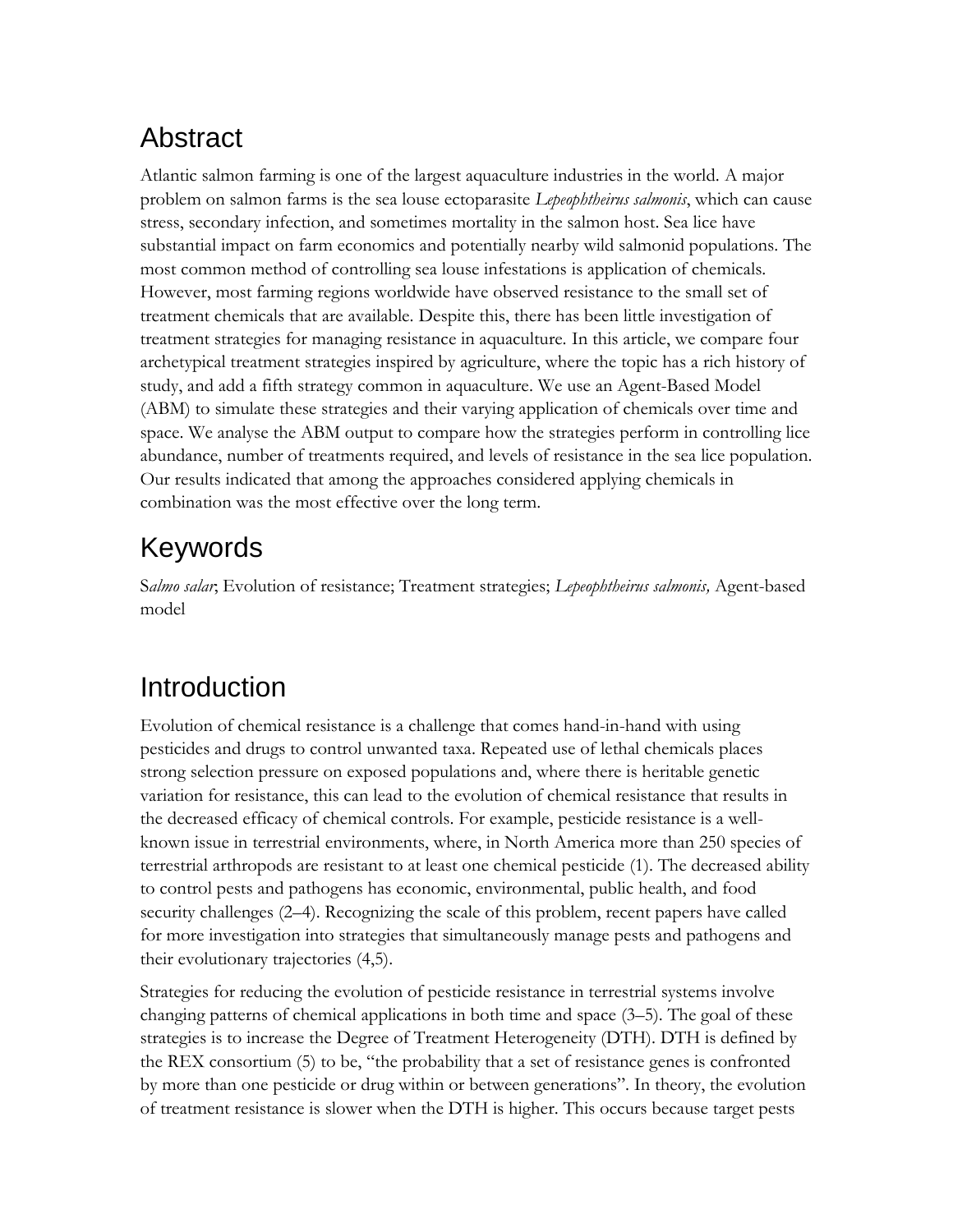are exposed to more than one type of selection pressure due to a chemical application, thus diluting the strong selection a single type would incur. In most terrestrial cases, 'combination' treatments, where pests are hit simultaneously with more than one chemical, are the most efficient in removing pests while having relatively slower evolution of resistance (3,5,6). Combination treatments typically have a high DTH relative to other approaches where chemicals may be rotated over time, or applied in spatial mosaics(5).

In contrast to terrestrial systems, pesticide resistance is a more recent problem in aquatic environments (7–10) where high-intensity farming of single species (i.e. modern aquaculture) and reliance on chemical control of pests are recent developments (11,12). In aquatic systems, the dispersal, growth and development of many pests are all strongly tied to environmental conditions, particularly hydrodynamic flow and temperature, which vary in time and space on several scales (13,14). We are unaware of any studies that have examined how typical resistance strategies for terrestrial systems function to control pests and their evolutionary trajectories in marine systems.

Sea lice, a crustacean ectoparasite of salmon, are one of the most persistent and damaging causes of losses to the salmon farming industry – one of the largest aquaculture industries in the world (15). When they end their planktonic life stages, these copepods attach to the epithelium of their salmonid hosts and can cause stress, secondary infections, and occasional mortality in their hosts; negatively impacting profitability, farm output and, in some cases, adversely affecting nearby wild salmonid populations (15–17). Resistance to a number of commonly used chemical treatments has already evolved in sea lice in most major salmon producing areas including Norway, Scotland, the Faroe Islands, Ireland, Chile, and eastern Canada (reviewed in (10)). Due to the limited types of chemical treatments available for salmon infected with sea lice, many salmon farmers are running out of chemical options for effective control (7,8,10,18). As only a few new active compounds for controlling sea lice have been developed during the past 30 years (19), it is imperative to maintain the efficacy of the existing compounds by utilizing appropriate management techniques.

Agent-based models (ABMs) are an ideal yet underutilized tool for examining resistance evolution (e.g. (18,20)). These inherently stochastic models, which model processes at the individual-level and observe emergent behaviour at higher order levels, are particularly wellsuited for investigating evolutionary processes where selection occurs at the level of the individual, yet it is the population that evolves (21). Factors that are historically underrepresented in more traditional resistance models, such as spatial structure, use of multiple chemicals, and cross-resistance, can be easily incorporated into ABMs (22). In addition, studying evolutionary processes in non-model systems using empirical approaches is slow, may not be ethical (i.e. if it leads to outbreaks of pests in the wild), and may be subject to unquantifiable outside influence (e.g., migration, extreme disturbances causing bottlenecks, etc.). In such case simulations are the only feasible approach to understanding resistance evolution.

In this paper, we develop an ABM of sea lice and their salmonid hosts that we use to examine how to strategically manage sea louse infestations while at the same time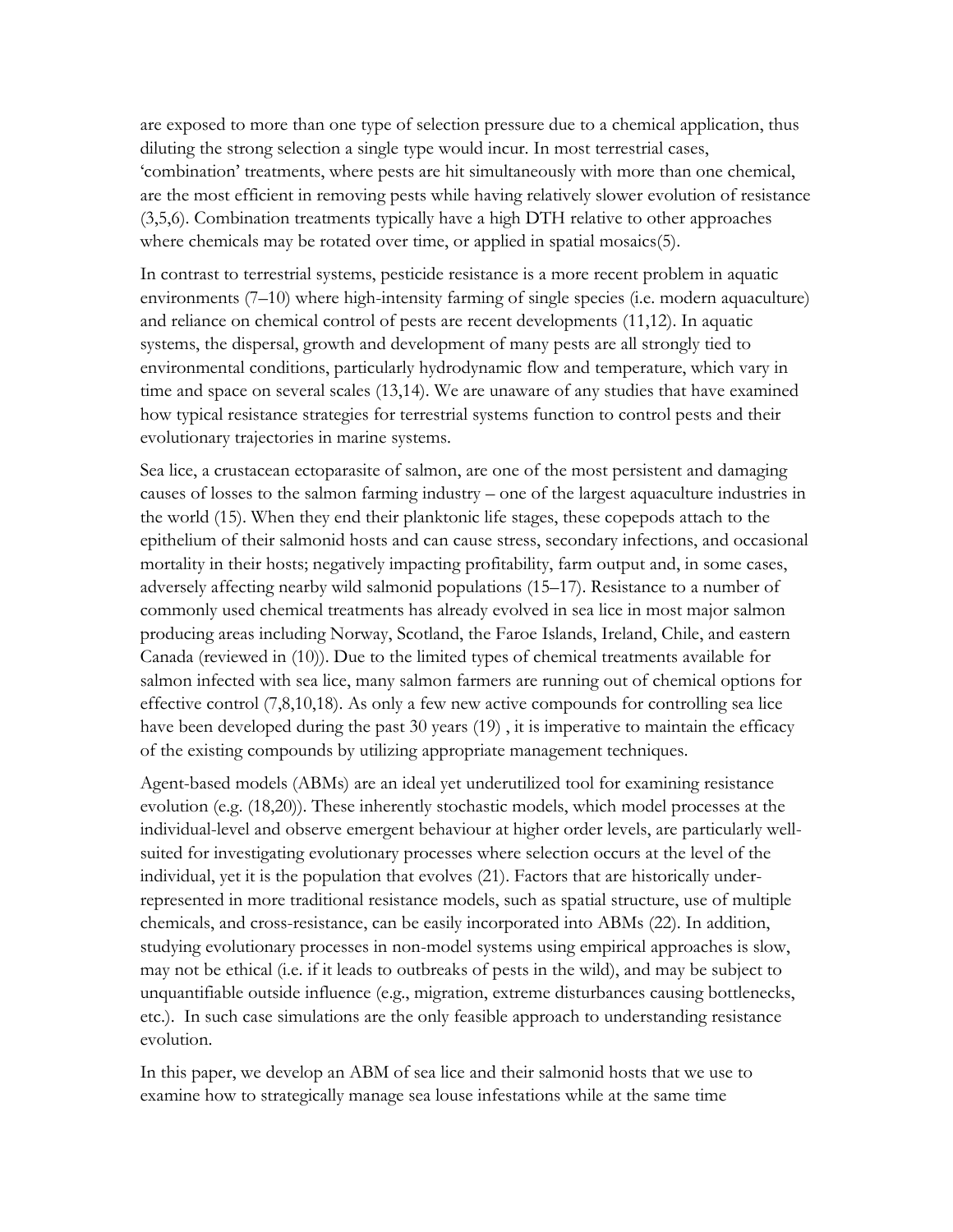minimizing opportunities for resistance evolution in hypothetical populations. We evaluate the effectiveness of various 'terrestrial' strategies in controlling pests and compare their relative merits in controlling sea louse infestations and retarding the rate that genetic resistance evolves.

## Materials: Model

To investigate the relative merits of different treatment strategies in an Atlantic salmon farming context, we built an ABM using the AnyLogic $^{TM}$  modelling software (www.anylogic.com).

Our model was modified from the model described in (18). Both models evaluate sea louse infestations on populations of farmed fish and the evolution of chemical resistance in response to treatments. The initial model was used to investigate interactions between farmed and wild fish. The current model, which is focused on the strategic use of multiple chemicals, does not include wild salmonids but does have greater capabilities for defining and strategically applying sea louse treatments.

Following the lead of (18), we use "sea louse agents" to refer to modelled sea lice, and "sea lice" to refer to real sea lice. Below, we use the Overview, Design, and Details (ODD) protocol (23) to further describe the modifications made for this model. Likewise, all terms below that are preceded by the word "agent" – e.g. "*Agent Fitness*" – refer to concepts in the model rather than biological terms.

We use the terms "strategy" and "scenario" to have similar, but distinct, meanings. A strategy is an approach to making use of the available chemicals, for example, a strategy would be to use combination treatments (as described previously) whenever a threshold number of sea lice is exceeded. A scenario is a particular model configuration. Because we are comparing treatment strategies in this study, there is a scenario for each strategy.

### **Overview**

The ABM simulates *Lepeophtheirus salmonis* infestations on an Atlantic salmon farm. The farm is stocked with young salmon that are held in the farm until harvesting. The farm is then fallowed for a time, before restocking. At each re-stocking point there are no sea lice on the farm or on the fish. However, there is an external flow of planktonic lice onto the farm that can infest the salmon. The sea lice attach to the salmon, breed, and produce eggs that hatch into new sea lice. The salmon farmer in the simulation has two chemicals, both based on bath application, available to control sea louse numbers. In this study we compare different strategies of using these chemicals to manage sea louse infestations on the farm.

### Purpose

The purpose of this model is to simulate an Atlantic salmon farm with sea louse infestations, and investigate the effects of different treatment strategies on resistance evolution. We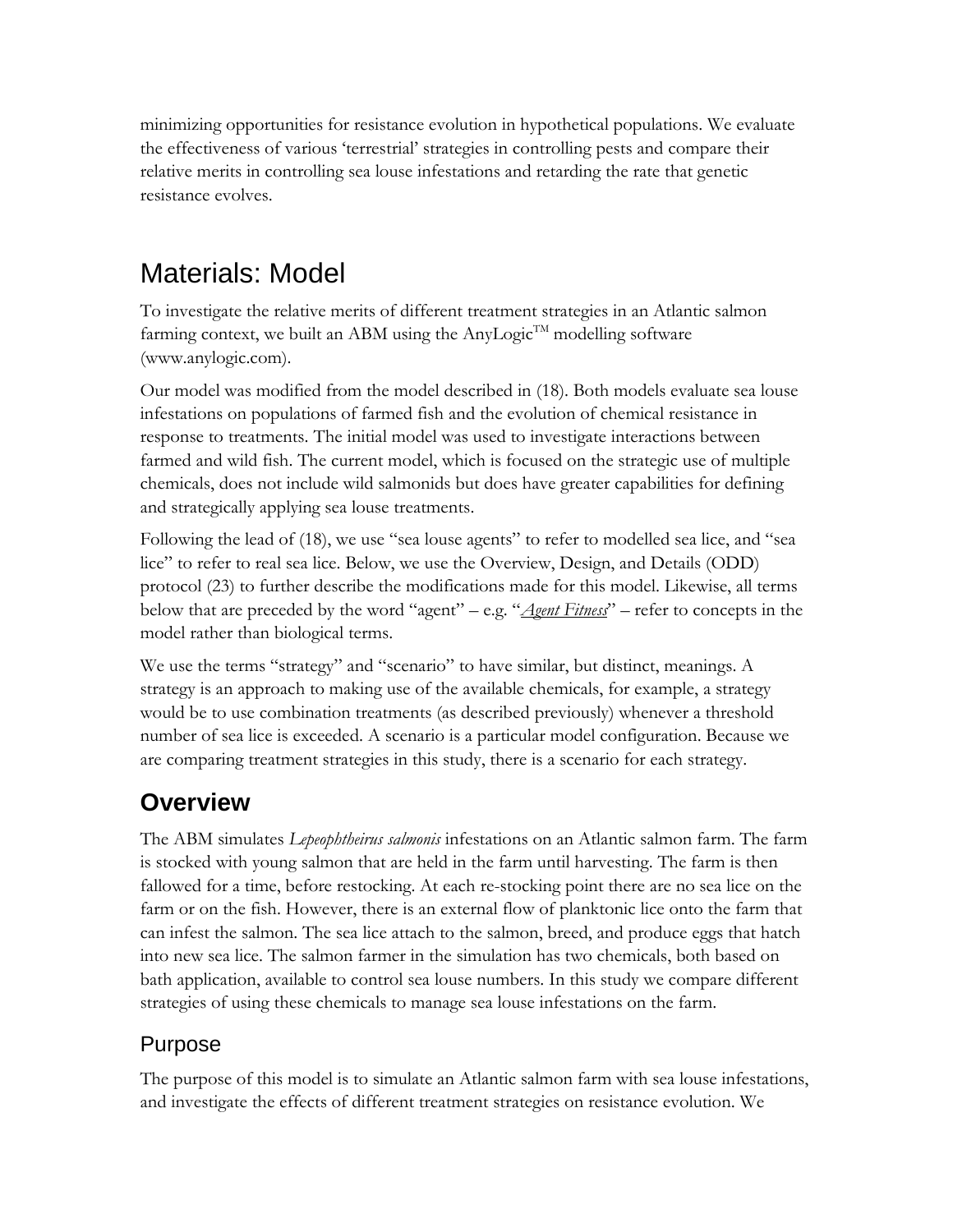compare four different strategies that represent archetypical approaches in terrestrial systems (5), and add one of our own. We also include two variations of two of the strategies, for a total of seven. We compare these seven strategies in terms of their ability to control sea louse infestations and the evolution of resistance to the chemical treatments.

#### State Variables and Scales

Salmon agents and sea louse agents are grouped into two shared communities within a farm. To allow for spatial heterogeneity in the application of treatments, the farm is divided into two cages (i.e. 'communities'), which can receive chemical treatments independently and may exchange planktonic sea lice.

We model salmon and sea louse life histories as in (18). However sea louse genetics are more complex due to the addition of multiple chemical treatment types.

In each scenario, we ran the model for 12 years, consisting of six two-year farm cycles. Each cycle is made up of 656 farming days and 74 days of fallowing. This time period is on the same scale that resistance has been observed to develop in a number of salmon farming areas (24–26). Time is modelled continuously.

#### Process Overview and Scheduling

Stocking, harvesting, and fallowing occur on a two-year cycle. Annual temperature patterns are modelled with a sine curve (see below). As the aim of this study is to investigate different treatment strategies, we have extended the model to be able to apply multiple types of chemotherapeutants in different temporal and spatial patterns.

There is a temperature-scaled external flow of sea louse agents into the farm. The temperature dependency reflects the slower production of sea lice in the winter (27) and the number of arriving sea louse agents is calculated as

#### number of salmon hosts  $\times$  temperature/10.

The resistance of these arriving sea louse agents is the set at the average resistance of the sea louse agents on the farm on the day that they arrive.

## **Design Concepts**

The design concepts are mostly the same as the initial model, with the following modifications.

*Agent Fitness*: We have extended the model with the option to apply two independent chemical treatments. We model resistance to each chemical separately by giving each sea louse agent two genes (one for each chemical), each of which has two codominant alleles, one of which confers resistance. There is no cross-resistance to the two chemicals. We have used single gene resistance as our logical starting point in the model based on Azamethiphos resistance, which is the best described resistance mechanism for sea lice (28). Multi-gene and epigenetic resistance mechanisms, though potentially common (29,30), require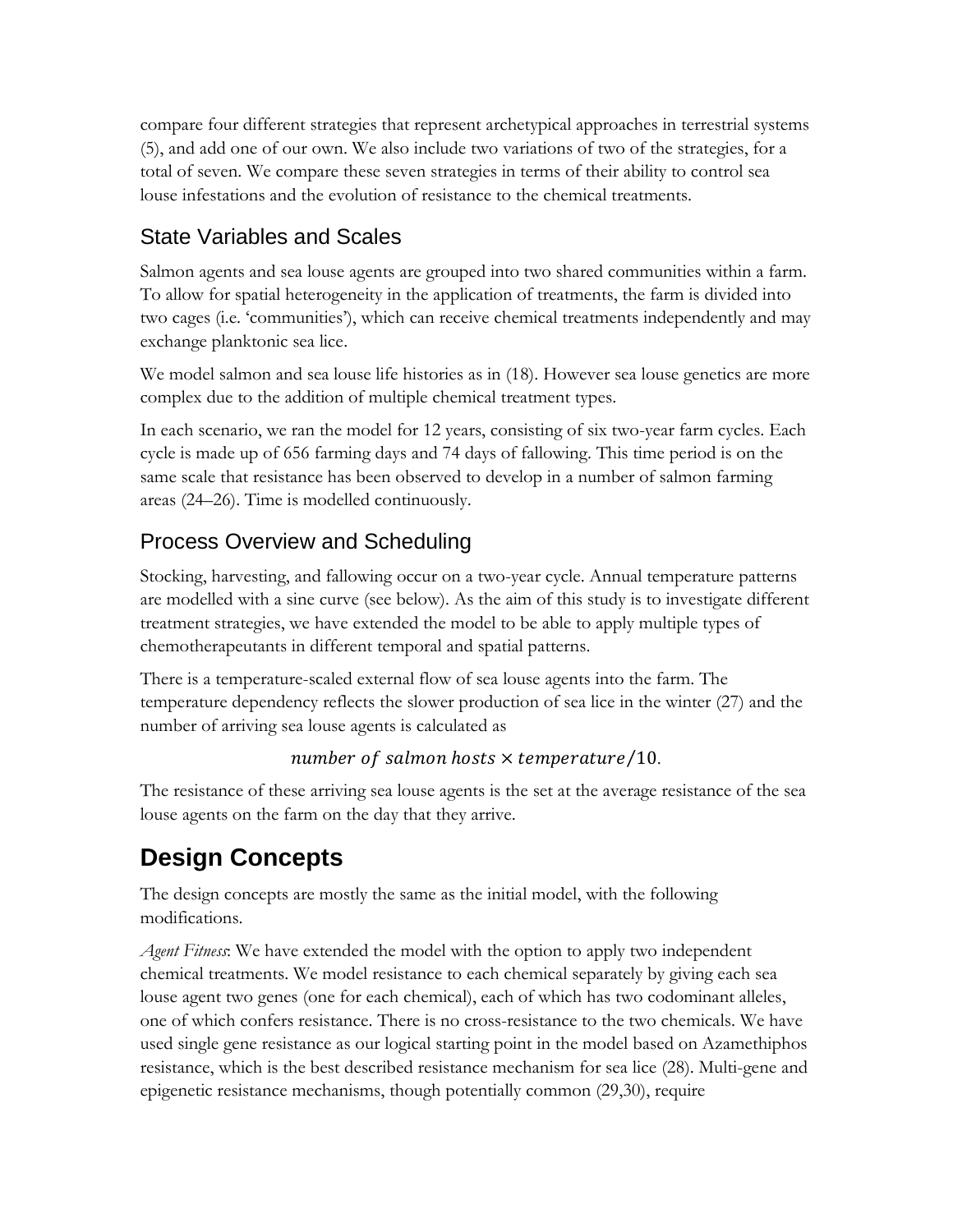understanding of the interactions of multiple genes at pre- and post-translational levels, increasing complexity and requiring a more complete understanding. A third 'neutral' gene, which has no effect on fitness, is modelled in order to understand how the model structure and its inherent stochasticity may be affecting population genetic structure.

*Agent Collectives*: The farm is now divided into two cages. Each cage contains salmon agents, attached sea louse agents on the salmon agents, and planktonic sea louse agents in the water column. Sea louse agents are able to attach to salmon agents in another cage with a parameter-defined probability.

### **Details**

#### Initialisation

The farm is initialised with newly stocked salmon agents on the  $1<sup>st</sup>$  of May (day 120 in the temperature cycle). These salmon agents are evenly divided between the two cages. There are no sea louse agents on the farm at initialisation.

#### Input

We adapted a temperature profile from (27) for our simulations. This profile was derived by fitting a sine curve to daily temperature data from 33 salmon farms across five years in Scotland (31). In our model, we raised the temperature by one degree in order to increase sea louse infestation rates and accelerate the rate that resistance (our variable of interest) evolves. The new temperature function, which results in one degree Celsius higher than the previous model, is shown in [Equation 1.](#page-5-0) This function was used in all scenarios.

$$
temperature = 6.19 \left[ sin \left( \frac{3.14 \times (day + 58)}{365} \right) \right]^2 + 8.07
$$

Equation 1: Calculation for water temperature on a particular day.

#### <span id="page-5-0"></span>Submodels

**Multiple Cages.** The connectivity of sea lice agents between the two cages is controlled by a model parameter. Sea louse agents arriving externally have equal probabilities of ending up in either cage, while those that hatch on the farm are assigned to the same cage as the mother. When attaching to a host, the connectivity parameter defines the probability of the planktonic sea louse agent attaching to a host (salmon agent) in another cage versus the same cage. Adult males, which frequently switch hosts in order to find mates (32), switch cages with the same probability as planktonic sea louse agents. The relationships between cages, including external flow, attachment, cross-flow of sea lice agents and salmon agent allocation, are shown in Figure 1.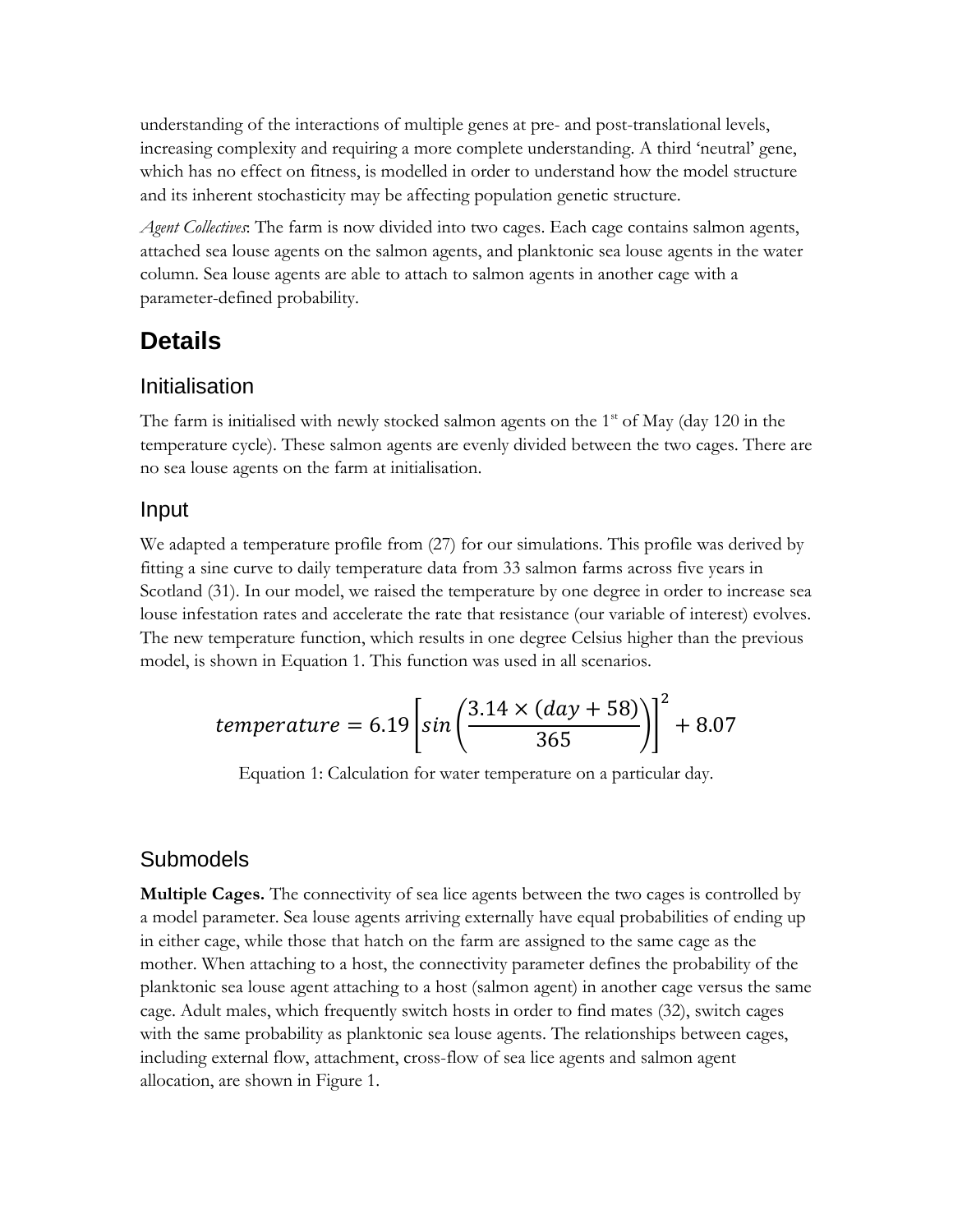**Treatments.** We have extended the treatment capabilities of the model to allow us to simulate the different treatment strategies in the model scenarios. There are three treatment extensions. First, for each chemical type, there are model parameters to specify efficacy against each sea louse developmental stage, the effect of each allele on resistance, and the fitness cost of resistance (if any).

Second, the minimum number of days between treatments can be in order to reflect varying schedules for treatments and counting sea lice. We also specify a number of days before harvest when no treatments can be applied, as a withdrawal period is often mandated in order to reduce the amount of residual chemicals in a market fish (33,34).

Third, there is greater flexibility in specifying when and which chemicals are applied at any time. Treatments can be triggered in two ways – when the count of lice per salmon exceeds a threshold (as typically occurs), or at a particular scheduled time (which might occur prior to a wild salmon migration, for example). If the treatment is based on a threshold, attached sea lice are counted weekly and a treatment is applied if the threshold is exceeded. If the treatment is scheduled, it will be applied on that Julian day for every stock-harvest-fallow cycle.

In addition, after it has been determined that a chemical is to be applied, the model can be configured to select between the available chemicals in different ways. There are three options: (1) apply a subset of the available chemical types each time; (2) rotate through a list of chemical types, changing each time; and (3) rotate through a list of chemical types, changing when the current type fails to control sea louse infestations. With each of these options, it is possible to restrict the treatment to a subset of the cages.

### Methods: Scenarios

We used the described model to simulate and compare five strategies (with two variations for seven total) for applying chemical treatments to control sea lice. The first four are based on agricultural strategies as summarised by the REX Consortium (5), and we added the fifth - Rotation – to reflect a common ad hoc strategy commonly employed by Atlantic salmon farmers. We configured a model scenario for each of these strategies. In all scenarios, we stocked 3000 salmon agents, distributed evenly between two cages. The minimum intertreatment duration was 14 days and no treatments were permitted for the last 60 days of a response cycle. We ran 150 iterations of each scenario.

The five strategies are:

- 1. Responsive alternation: This strategy is to use one chemical for each treatment event until resistance develops, at which time a second chemical is used. This approach often occurs when there is no resistance management.
- 2. Periodic application: Chemical treatments are applied on a time schedule, regardless of infection status. The chemical used is alternated with each treatment. There are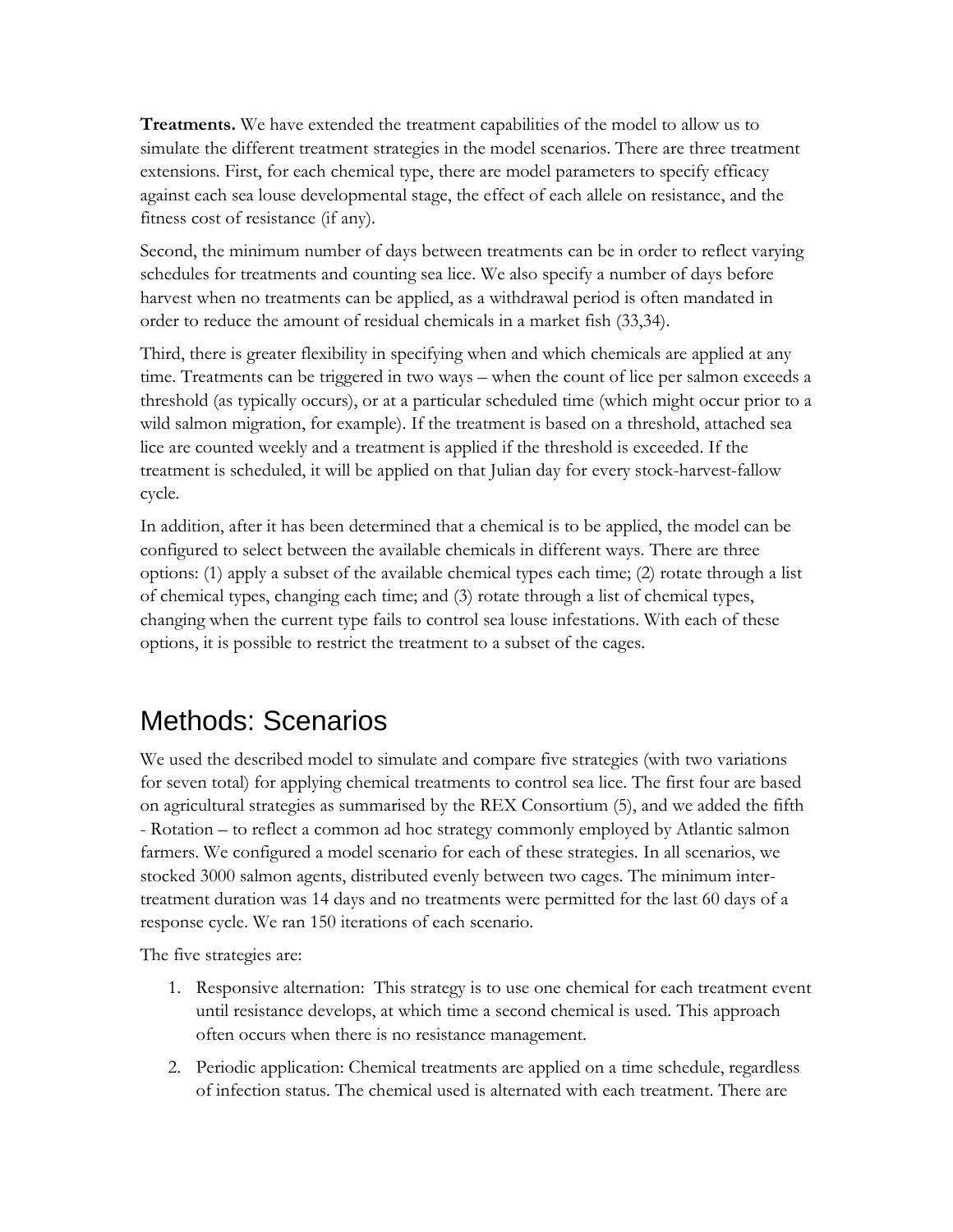two variations of this strategy: in the first, the time between applications is shorter than the parasite generation time, and in the second, the time between applications is longer than the generation time. Both will likely lead to frequent and unnecessary treatments on a salmon farm. We include them unmodified for completeness in our comparison with terrestrial strategies.

- 3. Mosaic application: In this strategy, treatments are applied according to a spatial pattern with distinct regions with non-overlapping boundaries. At least two chemicals are applied simultaneously to different regions. There are also two variations of this strategy: in the first, regions do not exchange parasites, and in the second there is some dispersal between the regions. While this is common in agriculture, it is not explicitly used in aquaculture. However, treating cages at different times could result in an implicit use. Both variations could occur on salmon farms depending upon the hydrodynamics of the site (35).
- 4. Combination application: This is the use of two or more chemicals across both time and space. All available chemical types are applied simultaneously to all areas at each treatment event.
- 5. Rotation: In this strategy the farmer uses a different chemical for each treatment event. When all available chemical types have been used, they start back with the first chemical used.

Including the two variations of Mosaic and Periodic application, we examined seven scenarios in total. In all seven scenarios we used two chemical types. Both chemicals applications were designed to simulate instantaneous bath treatments (as opposed to longer 'in-feed treatments), and each chemical had a 95% efficacy against all attached sea louse agents in the absence of resistance (i.e., chalimus, pre-adult, and adult stages). Both chemicals had an associated resistance benefit of 45%, which is the reduction in chemical efficacy provided by each resistant allele: i.e. a fully susceptible attached sea louse agent had a 95% chance of dying during treatment, a heterogeneous agent had that chance reduced by 45%, and a fully resistant agent with both alleles present had its chance of dying reduced by 90%. There was no cross-resistance from one chemical to another. **Error! Reference source not found.** shows the details of how treatments were applied in each of the scenarios.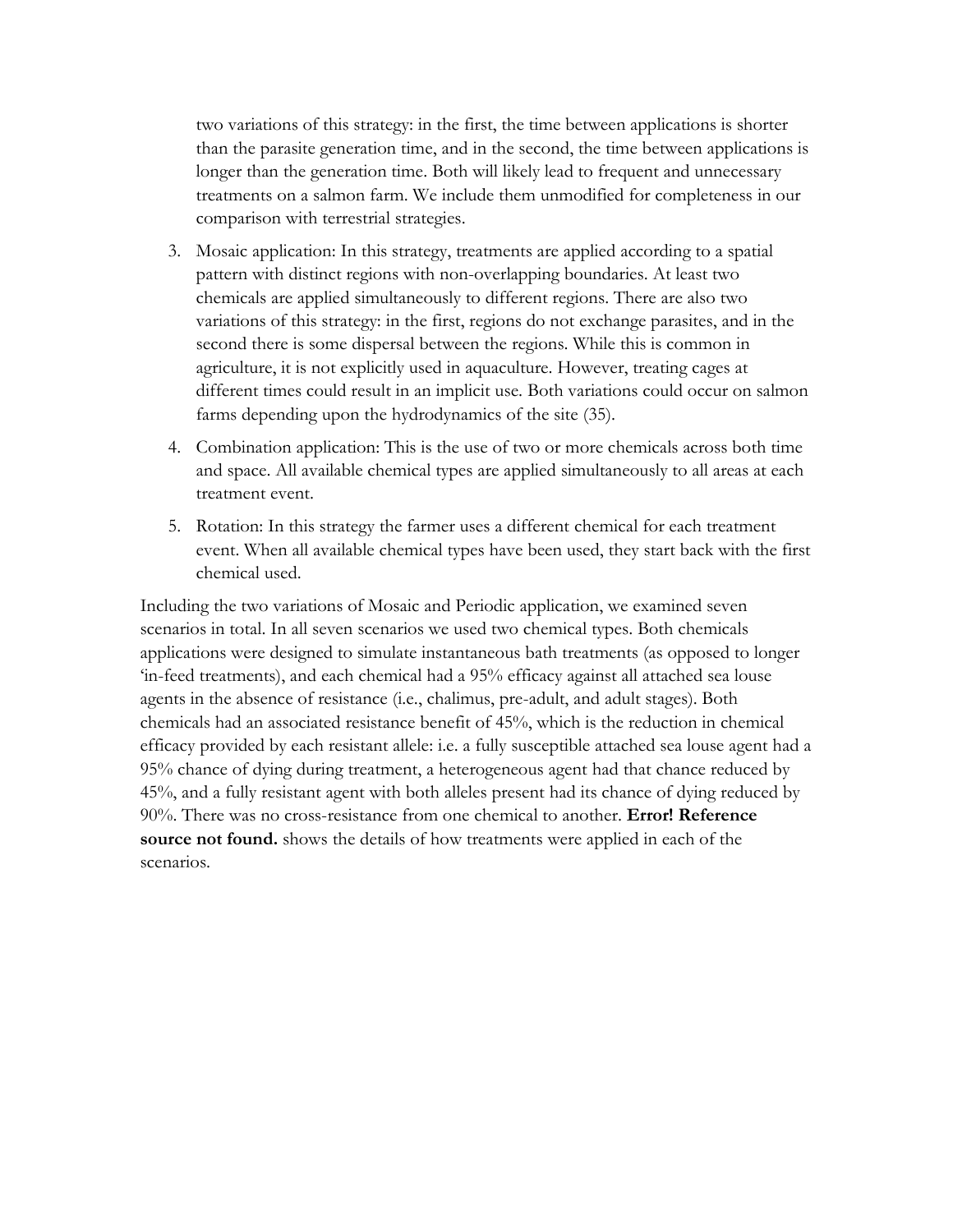| <b>Treatment strategy</b>                           | <b>Summary</b>                                                                                                                            | <b>Treatment</b><br>trigger/<br>schedule                                            | <b>Connectivity</b><br>of cages |
|-----------------------------------------------------|-------------------------------------------------------------------------------------------------------------------------------------------|-------------------------------------------------------------------------------------|---------------------------------|
| Responsive<br>alternation                           | Start with C1. Switch treatment<br>type whenever the current type<br>fails. (Defined if efficacy of<br>treatment is $<$ 40%)              | 2 adult sea lice /<br>salmon                                                        | 30%                             |
| Periodic Application -<br><b>Within Generation</b>  | Alternate between C1 and C2.<br>Treatments are scheduled<br>such that inter-treatment<br>duration is less than the<br>generation time.    | Days: 11, 55,<br>91, 124, 158,<br>196, 244, 308,<br>368, 413, 449,<br>483, 516, 552 | 30%                             |
| Periodic Application -<br>Longer than<br>Generation | Alternate between C1 and C2.<br>Treatments are scheduled<br>such that inter-treatment<br>duration is greater than the<br>generation time. | Days: 11, 77,<br>128, 179, 243,<br>340, 418, 472,<br>521, 578                       | 30%                             |
| Rotation                                            | Alternate between C1 and C2.                                                                                                              | 2 adult sea lice /<br>salmon                                                        | 30%                             |
| Mosaic - No dispersal                               | C1 is used exclusively in cage<br>1 and C2 is used exclusively in<br>cage 2.                                                              | 2 adult sea lice /<br>salmon                                                        | $0\%$                           |
| Mosaic - With<br>dispersal                          | C1 is used exclusively in cage<br>1 and C2 is used exclusively in<br>cage 2.                                                              | 2 adult sea lice /<br>salmon                                                        | 30%                             |
| Combination                                         | C1 and C2 are applied<br>simultaneously to all cages.                                                                                     | 2 adult sea lice /<br>salmon                                                        | 30%                             |

**Table 1:** Details of the seven scenarios.  $C1 =$  chemical 1,  $C2 =$  chemical 2. All scenarios have 2 cages.

We added a small fitness cost of resistance to one of the chemicals in order to improve the presentation of our results. Sea lice with this codominant allele had a 1% decrease in fecundity for each allele they possessed. Without this fitness cost added, the resistance to each chemical was identical and the trends were challenging to visualize. The small fitness cost that we added serves to differentiate them without qualitatively changing the results.

While the application of treatments in response to a threshold was fairly straightforward (i.e., apply if the threshold count is exceeded), the timing of pre-scheduled treatments required more analysis. To determine the timing of the periodic application scenarios, we used a numerical approximation of development times based on the current temperature. Starting at the day of the most recent treatment, each day we calculated the average progress in a developmental cycle at the temperature for that day and added to a running total. When we reached 100% we marked the stage as developed and started calculating the next development stage. For example: we started calculating average chalimus development on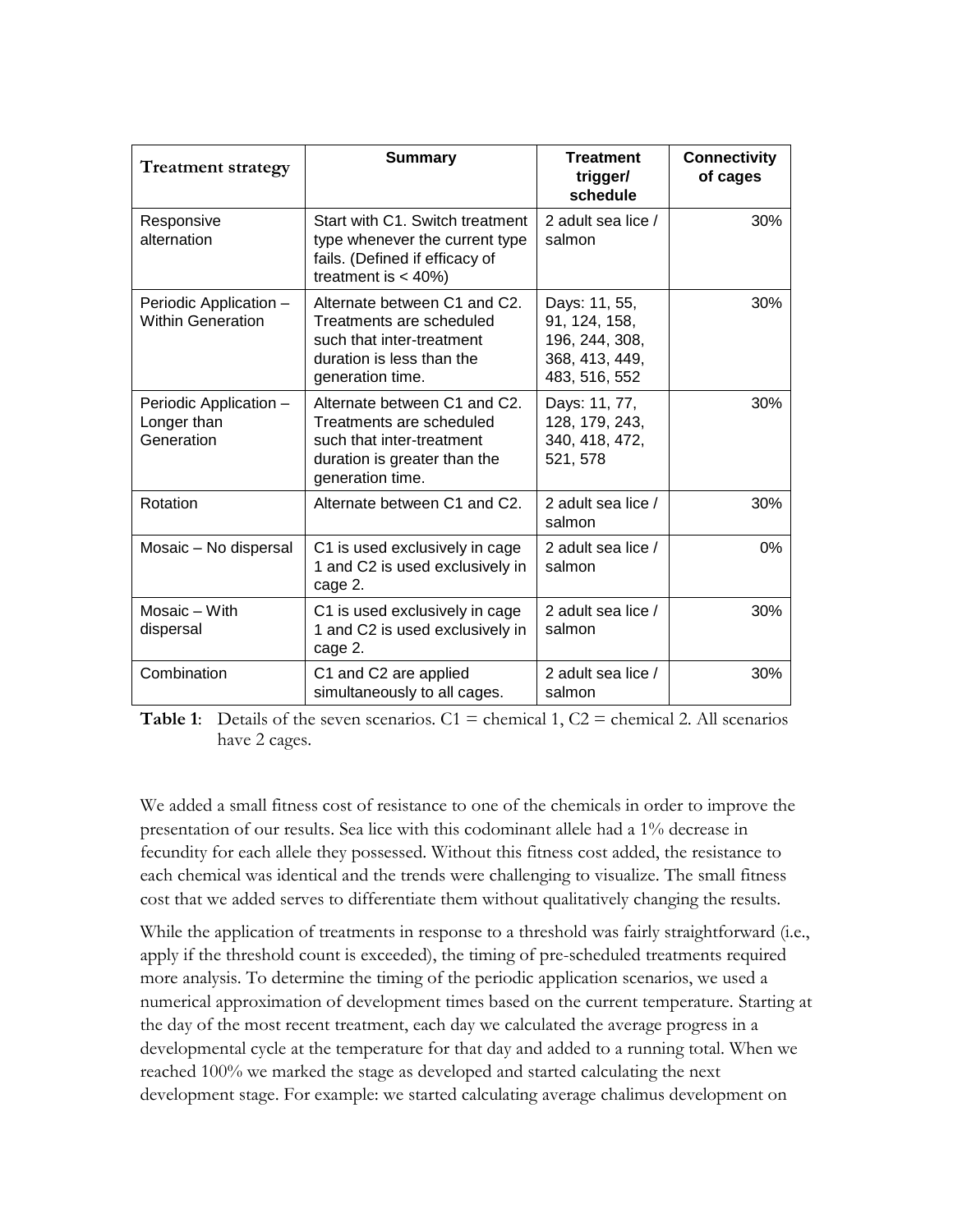day 11 when the temperature was 10.007C and the average progress in the chalimus stage was 5.47%; on day 12 it was 10.056C so chalimus progress developed an additional 5.50%, for a total of 10.97% over these two days; by day 29, the development total had reached 100% so we started calculating the average time to develop the pre-adult stage; the generation time included the chalimus, pre-adult, one day to extrude egg strings, and the time for eggs to hatch.

In both the periodic scenarios, the first treatment in a farming cycle was scheduled after the time taken to progress through nauplii and copepodid stages (11 days), as the only sea lice to arrive were planktonic. After that we used time between attachment to hatching of first clutch as the development time. To determine times for within generation treatment, we first calculated the full generation time, and then multiplied that by 0.8 to get the next treatment time. The "longer than generation" treatment times were calculated by multiplying by 1.2. The scheduled times are shown superimposed on the temperature curve in Figure 2.

### Results and Discussion

In each of the seven scenarios we recorded sea lice abundance, number of treatment events, and resistance levels. To investigate the relative strengths and weaknesses of the strategies involves all three of these interrelated measures. While sea louse abundance is the final indicator of the parasite's impact on farm output, chemotherapeutants are expensive so the number of treatment events applied is economically important to the farmer, and the rate of evolution of resistance indicates how effective chemical control will be in the long term.

In this section, we start by comparing the seven scenarios with regards to our three measures – abundance, treatments, and resistance. In the main figures we show only the *Responsive*, *Mosaic with Dispersal*, *Rotation*, both *Periodics*, and the *Combination* scenarios.

We then discuss the bigger picture and broader implications of this work.

#### **Sea Lice Abundance Levels**

In Figure 3 we show the abundance of adult male sea louse agents over six production cycles [\(S Table 1](#page-18-0) shows the average abundance for all attached life stages in all scenarios, as well as the sum of the abundances over all six cycles noted as "infection pressure" estimates (36)).

At the start, the two periodic scenarios perform the best, as treating regardless of infection status keeps the abundance low. However, by the end of the second cycle, they are performing poorly and afterwards become the worst strategies for maintaining sea lice abundance. Responsive, Mosaic, and Rotation all perform very similarly, with tight control of sea lice abundance over the first three cycles, with evidence of less effective control in the second year of the fourth cycle of production. During the fifth cycle this breakdown in control becomes more apparent with total sea louse abundance doubling from three adult sea lice per salmon to six by the second half of the sixth cycle. Each production cycle shows elevated levels of sea lice in the second year of production, with a clear seasonal signal.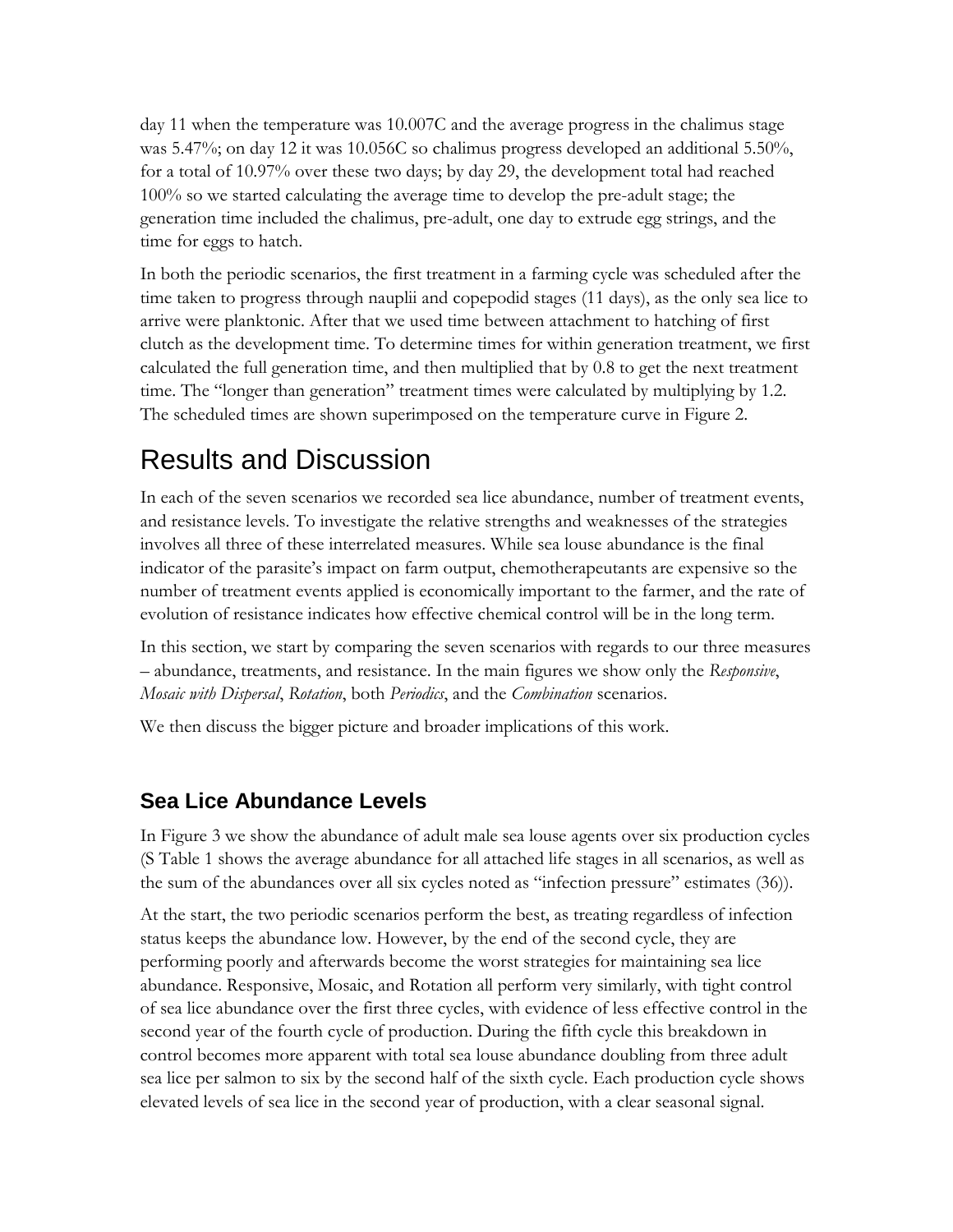The *Combination* scenario provides the best control overall, maintaining the sea louse abundance below the threshold of three adults per salmon throughout the six cycles. It also leads to the lowest overall infection pressure, with the motile sea louse abundance half (or less) of almost all the other scenarios [\(S Table 1\)](#page-18-0).

Across the scenarios that do not involve periodic intervention, approximately 17% of the population is comprised of adult sea lice during the initial part of the simulation (i.e. in Cycle 1), with the rest divided roughly 43% to 36% between chalimus and pre-adult stages respectively. However, in all but the *Combination* scenarios, the proportion of adult sea lice increases by approximately 6% over the course of the six cycles. In the *Combination* scenario the overall proportion of adults is lower than in the rest of the scenarios (starting at roughly 16.5%), with the proportion increasing only marginally to 17.5% by cycle six (S [Figure](#page-18-1) 1). This suggests that there is a positive relationship between population-level resistance and the proportion of adults such that, when resistance occurs, the sea louse demography approaches an equilibrium, with higher proportions of adult sea lice relative to when there is no resistance. In contrast, when treatments are effective the proportion of adults is lower. The proportion of adults does not increase in the *Combination* scenario, where treatments remained efficacious throughout the six cycle simulation. Our results suggest that the population structure of sea lice at a site might be a useful indicator of resistance.

#### **Treatments**

Sea lice abundance figures must be interpreted in concert with the number of treatment interventions used to achieve these levels. We saw in the previous section that *Responsive*, *Mosaic*, and *Rotation* all controlled sea louse abundance more effectively than the *Periodic* strategies in the latter parts of the scenarios. However, Figure 4 shows that they do at the cost of greater numbers of treatment events. In addition, the number of treatment events for the first three strategies are increasing. The total treatment events in all these five cases are similar [\(S Table 1\)](#page-18-0). This is consistent with the fact that sea lice abundances for these three are similar (see previous section), as are the predicted resistance profiles (see next section).

The *Combination* strategy performs best by this measure as well. To maintain the sea lice abundance below the threshold, three treatments are required in the first five cycles, and four in the last cycle, giving a total of 19. Combination treatment events consist of synchronous application of both chemicals. This should be taken into consideration when making comparisons to other scenarios. From a farm management perspective, the strategy does not reduce chemical use as much as it first appears, though there are savings on time and effort required to administer treatments. Nonetheless, though we do not specify the exact concentrations of the two chemicals in our scenarios, even doubling the treatment event count (the worst case, where both chemicals are used at full dose) gives an event count substantially lower than the other strategies.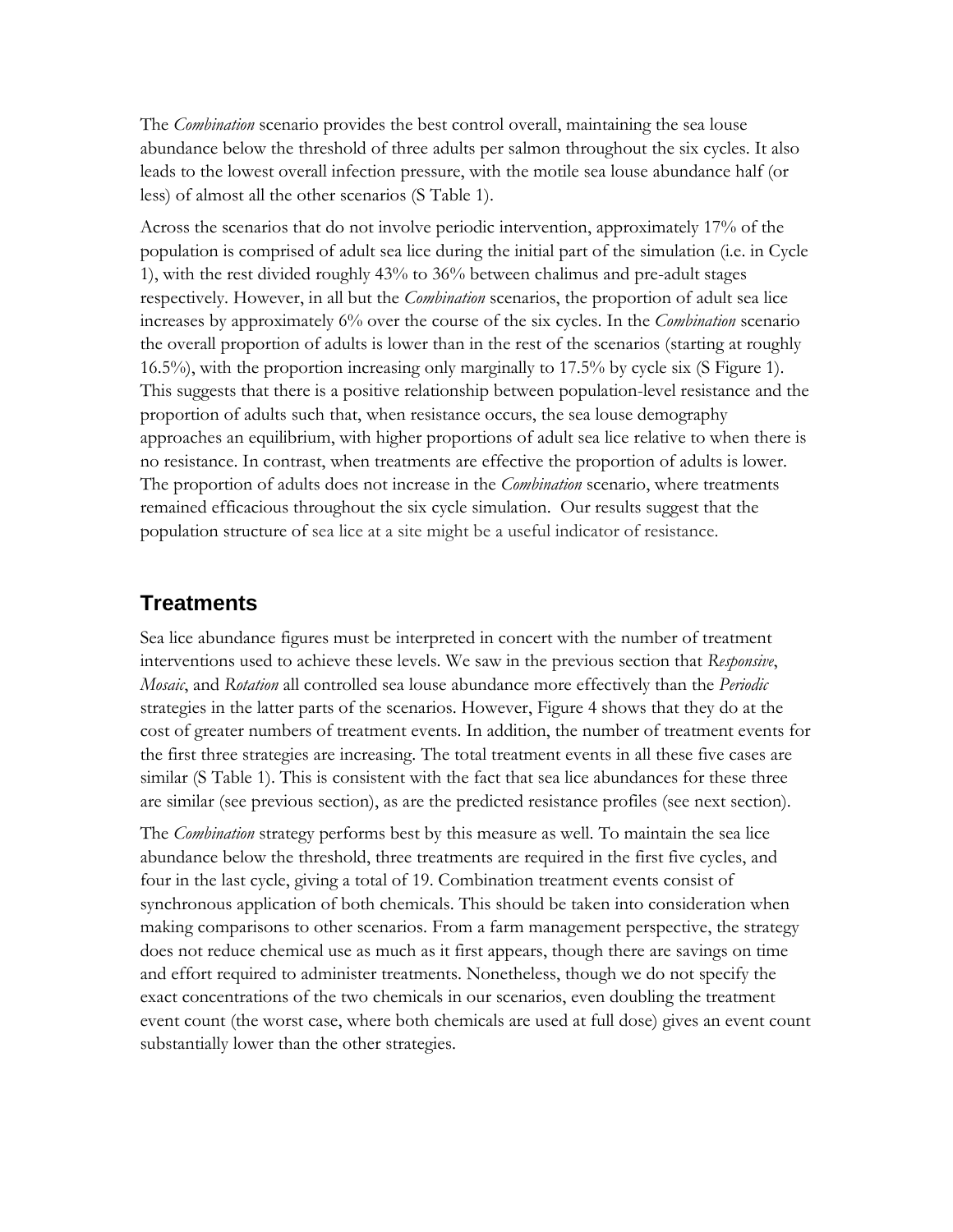#### **Resistance Profiles**

Sea louse abundances and treatment events are the most commonly recorded data from sea louse infestations on salmon farms. A benefit of the model is the ability to observe the evolution of resistance in the population (Figure 5).

The *Combination* strategy results in the slowest evolution of resistance, with less than 40% of the population resistant at the end of six production cycles. This is consistent with predictions (5), which state that the Combination strategy will demonstrate the slowest emergence of resistance because, of all the strategies, it has the highest Degree of Treatment Heterogeneity (DTH). By exposing the population to two chemicals simultaneously, there is a high chance of killing any sea lice susceptible to either or both of the chemicals.

All of the other scenarios reach more than 95% resistance to both chemicals by the end of the six cycles. *Mosaic 30%* and *Rotation* have similar resistance profiles to each other, and *Responsive* reaches full resistance at a similar time. All three scenarios have over 70% resistance to both chemicals by production cycle four. Both *Periodic* application scenarios perform the most poorly, likely due to a large number of selection events that would not occur under a treatment trigger scenario.

The similarity of the *Responsive*, *Mosaic 30%*, and *Rotation* strategies bears some further discussion. The similarity could be because of a similar DTH. Treatments with different chemicals for *Responsive* and *Mosaic 30%* happen across generations and not within the same generation (i.e. the same sea louse is not exposed to two chemicals). This is also true for the earlier parts of the *Rotation* strategy, where exceeding the treatment trigger threshold only happens infrequently. In the later parts of *Rotation*, different chemicals may be applied to the same individuals, as treatment events are frequent, but by this time resistance to both chemicals is high. In the *Mosaic 30%* scenario, an individual sea louse could be exposed to two chemicals moving from one cage to another, but adult dispersal rates are very small (32).

Similarities in the *Rotation*, *Responsive*, and *Mosaic* results have practical implications for farm management. Fish veterinarians have often argued that it is important to give salmon farmers choices between treatments, because if they alternate between them then the selection pressure will be reduced. However, this does not appear to be the case, and having only one drug for several cycles, followed by another for the next several cycles leaves you in no worse a position than if you had had access to both drugs from the beginning and alternated between cycles. In all scenarios we see nearly 90% resistance in the population to both chemicals by the end of production cycle five. This timing reflects what we have actually seen on farms, where it typically takes about a decade before treatments begin to noticeably lose their efficacy and another treatment must then be utilized (24,25) As an interesting contrast, it is worth noting that in some contexts there has been no such emergence of resistance – e.g. the west coast of Canada  $(37)$ . The reason for this may be the presence of large wild populations of salmonids acting as refugia and fewer treatments being applied overall (18).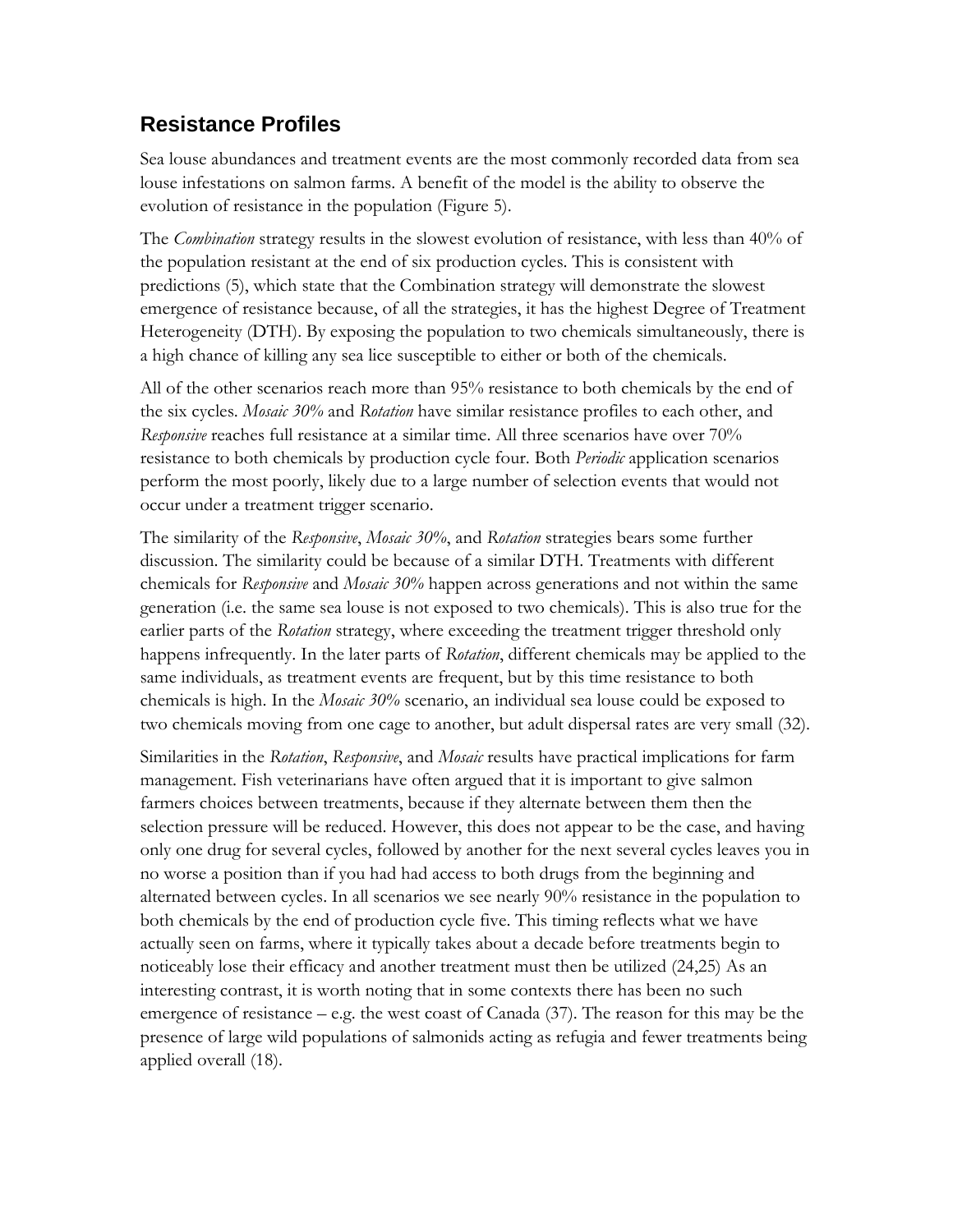#### **Broader implications**

Our results suggest that salmon farms can improve their management of sea lice resistance, thus maintaining better control over sea lice infestations, by applying chemicals in combination. This is consistent with studies of resistance in other domains, such as human diseases (e.g. HIV, leprosy, malaria and tuberculosis, reviewed in (4)), and terrestrial agricultural pests (reviewed in (5)). Currently, combination treatment strategies are not in wide use on salmon farms and many farms use some form of the *Responsive alternation* strategy, applying a single chemical until it is no longer efficacious (7,10). The salmon farming industry is now discussing combination strategies more extensively. Unfortunately, as there is widespread resistance to available chemicals, the starting point for most combination strategies will be less optimistic than our scenario, unless new drugs or compound classes are introduced.

There are many external factors that may limit farmer's ability to apply the combination strategy as outlined here. For example, differing costs of chemicals, availability of treatment equipment, when in the stocking cycle chemicals may be applied, and a lack of options. For example, several countries, such as Canada, have only one or two chemicals legally available to them (10). Nonetheless, where possible, our results suggest that switching to a combination treatment strategy rather than relying heavily on one chemical per treatment could be beneficial for managing resistance, decreasing the number of treatments necessary, and reducing sea louse abundances.

## Conclusion

The questions addressed in this study are close to the heart of the field of applied evolutionary biology, which has a large focus on rapid adaptation to novel stressors (such as pesticides). Inherent in evolutionary management is the idea that the long-term outcome is more important than the immediate one. In the case of sea lice, this translates to potentially having more expensive treatments that may be beneficial in the long-term – for example, the combination scenario finishes in a better state than all the others yet the costs in the first three cycles could be higher. This is sometimes a difficult message for an industry that has more immediate economic or welfare concerns. Agent-Based Models could be used as educational tools to demonstrate to regulators, veterinarians, and farmers the long-term benefits of novel practices where the benefits are potentially delayed. For example, previously published models from our research group are available online and can be used by stakeholders to understand the impacts of different management strategies on sea louse population growth and resistance evolution (17,36).

### **Future Work**

This work has provided some insight into our questions about different treatment strategies in a limited setting. However, numerous questions and discussions arose out of the results. Below we briefly mention some of the areas that we will be following up on next.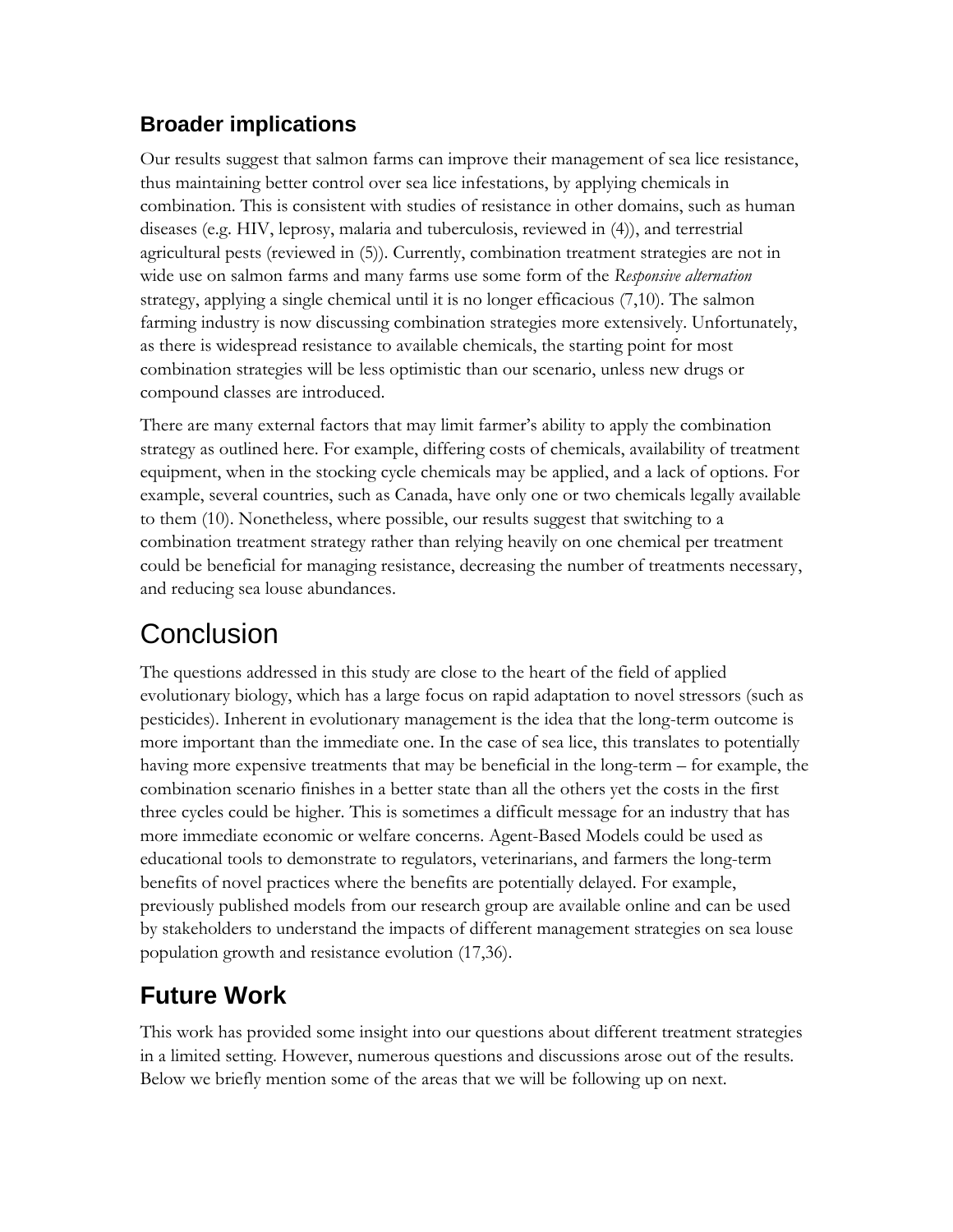It is important to recognise that we have only explored using two bath treatment chemicals. Many other sea louse management strategies exist, such as: in-feed chemicals, which have a longer efficacy time; selective breeding for sea louse resistant salmon (39), integrated pest management approaches such as coordinated regional management; use of mechanical methods such as cleaner fish predators or lasers (3,38,40); and maintenance of wild salmonid populations to act as 'chemical refugia' for sea lice (9,18). We would like to incorporate these other chemical and non-chemical options into the model to investigate how they can be used together for greatest effect. We predict that adding more treatment options will, in general, slow down the evolution of resistance. This will be especially true if there are techniques available that are less susceptible to resistance, such as the mechanical methods.

There are a number of potential complexities in the genetic architecture of resistance that we would like to incorporate into future versions of this model. For example: cross-resistance and/or multiple drug resistance mechanisms between treatment chemicals may occur (10), which could decrease the time taken to develop resistance; resistance genes may have epistatic or pleiotropic effects that alter fitness and/or resistance; and there are many gender differences in responses to chemical stimuli (30,41,42) and even to the structure and rate of evolution of male and female genomes (43). We have modelled resistance with a single gene with codominant alleles and in some cases this is most likely the correct mechanism (28). However, resistance to other chemicals will have different and possibly polygenic mechanisms. These effects will change the relative strengths and weaknesses of the strategies we have investigated.

In our current model there is no fitness cost for the resistance mutation; a result that is generally borne out by previous research, e.g. (42). However, if there was a fitness cost associated with resistance, it may alter our results. Because there is no fitness cost in our scenarios, the time period between selection events has little influence on evolutionary dynamics. For example, in the *Responsive* scenario, chemical 1 is subject to selection for most of the first two production cycles and then is rested – not used – for almost two cycles. In this study, the rest period does not result in any substantial change in resistance. However, if there was a fitness cost of resistance, this could result in a reduction of resistance alleles, thereby improving the performance of the responsive strategy. In a similar way fitness costs may also have a substantial effect on the *Rotation* strategy though in that case through many smaller rest periods between selection events on the two chemicals. The presence of a refugia could extend this effect by making the selection events against a particular portion of the population even less frequent; possibly with enough exposure to a sufficiently large refugia and the right fitness cost, the evolution of resistance could be negated entirely.

The ABM framework presented here is flexible enough that it can incorporate the complex genetic mechanisms and treatment applications described above. Our current results provide a valuable baseline from which to compare these proposed models.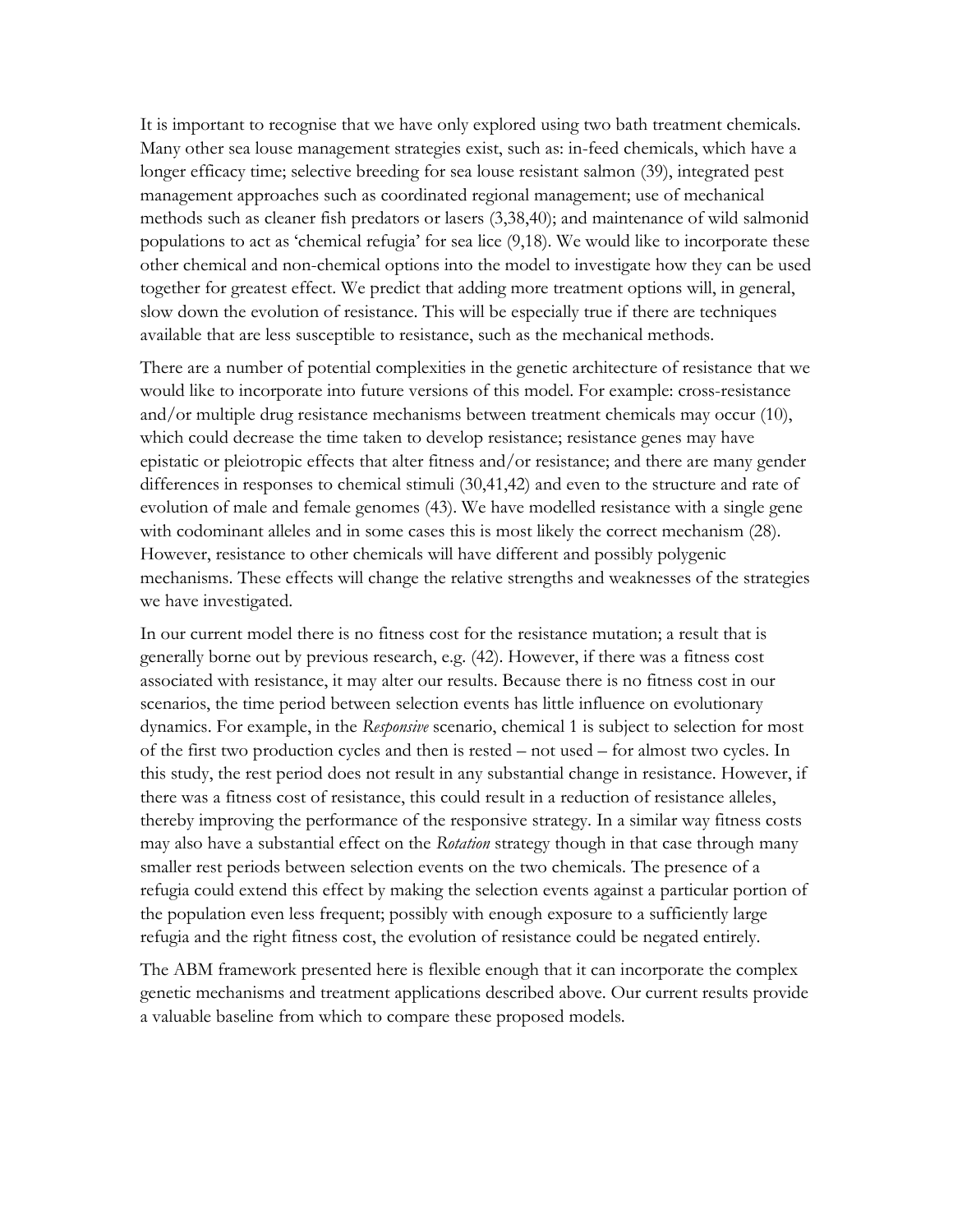## Code and Materials

The model code is available at

[https://github.com/gmcewan/SalmonFarmTreatmentStrategy.](https://github.com/gmcewan/SalmonFarmTreatmentStrategy) Also included are a README file on how to run the code and the configuration files that we used for this study.

# Competing Interests

We have no competing interests.

# Author Contributions

MLG conceived of the study. GFM implemented the model, ran the scenarios, and created most of the figures. DLB and CWR wrote up the results and discussion analysis. CWR coordinated the study. MDF provided expert advice on parameterising the model. All authors helped draft and edit the manuscript. All authors gave final approval for publication.

# Funding

This work was funded by Elanco under the Atlantic Innovation Fund from the Atlantic Canada Opportunities Agency (ACOA), and the Canadian Excellence Research Chair in Aquatic Epidemiology at the Atlantic Veterinary College.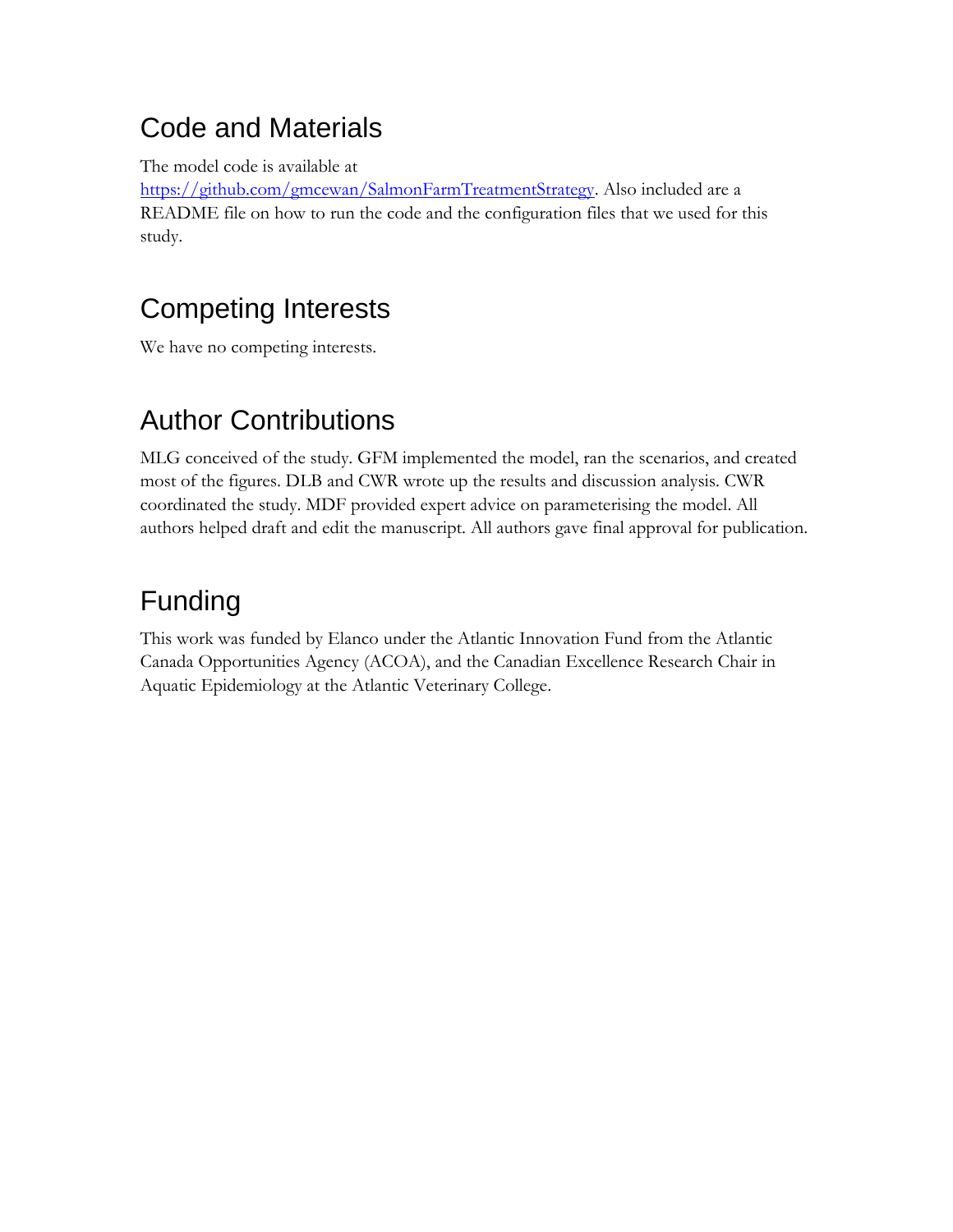## References

- 1. Arthropod Pesticide Resistance Database | Michigan State University [Internet]. [cited 2016 Oct 11]. Available from: http://www.pesticideresistance.org/index.php
- 2. Brattsten LB, Holyoke CW, Leeper JR, Raffa KF. Insecticide Resistance: Challenge to Pest Management and Basic Research. Science. 1986 Mar 14;231(4743):1255–60.
- 3. Hillocks RJ. Farming with fewer pesticides: EU pesticide review and resulting challenges for UK agriculture. Crop Protection. 2012 Jan;31(1):85–93.
- 4. Carroll SP, Jørgensen PS, Kinnison MT, Bergstrom CT, Denison RF, Gluckman P, et al. Applying evolutionary biology to address global challenges. Science. 2014 Oct 17;346(6207):1245993.
- 5. REX Consortium. Heterogeneity of selection and the evolution of resistance. Trends in Ecology & Evolution. 2013 Feb;28(2):110–8.
- 6. Read AF, Day T, Huijben S. The evolution of drug resistance and the curious orthodox of aggressive chemotherapy. PNAS. 2011 Jun 28;108(Supplement 2):10871–7.
- 7. Denholm I, Devine GJ, Horsberg TE, Sevatdal S, Fallang A, Nolan D V, et al. Analysis and management of resistance to chemotherapeutants in salmon lice, *Lepeophtheirus salmonis* (Copepoda: Caligidae). Pest management science. 2002 Jun;58(6):528–36.
- 8. Igboeli OO, Burka JF, Fast MD. Lepeophtheirus salmonis: a persisting challenge for salmon aquaculture. Animal Frontiers. 2014 Jan 1;4(1):22–32.
- 9. Murray AG. A simple model to assess selection for treatment-resistant sea lice. Ecological Modelling. 2011 Jun;222(11):1854–62.
- 10. Aaen SM, Helgesen KO, Bakke MJ, Kaur K, Horsberg TE. Drug resistance in sea lice: a threat to salmonid aquaculture. Trends in Parasitology. 2015 Feb;31(2):72–81.
- 11. Beveridge MCM, Thilsted SH, Phillips MJ, Metian M, Troell M, Hall SJ. Meeting the food and nutrition needs of the poor: the role of fish and the opportunities and challenges emerging from rise of aquaculture. J Fish Biol. 2013 Oct 1;83(4):1067–84.
- 12. Food and Agriculture Organization of the United Nations, Fisheries and Aquaculture Department. The State of world fisheries and aquaculture: opportunities and challenges. Rome: Food and Agriculture Organization of the United Nations; 2014.
- 13. Adams T, Black K, MacIntyre C, MacIntyre I, Dean R. Connectivity modelling and network analysis of sea lice infection in Loch Fyne, west coast of Scotland. Aquaculture Environment Interactions. 2012 Dec 19;3(1):51–63.
- 14. Groner ML, McEwan GF, Rees EE, Gettinby G, Revie CW. Quantifying the influence of salinity and temperature on the population dynamics of a marine ectoparasite. Canadian Journal of Fisheries and Aquatic Sciences. 2016 May 17;1–11.
- 15. Costello MJ. The global economic cost of sea lice to the salmonid farming industry. Journal of Fish Diseases. 2009 Jan;32(1):115–8.
- 16. Krkošek M, Gottesfeld AS, Proctor B, Rolston D, Carr-Harris C, Lewis MA. Effects of host migration, diversity and aquaculture on sea lice threats to Pacific salmon populations. Proceedings of the Royal Society B. 2007;274:3141–9.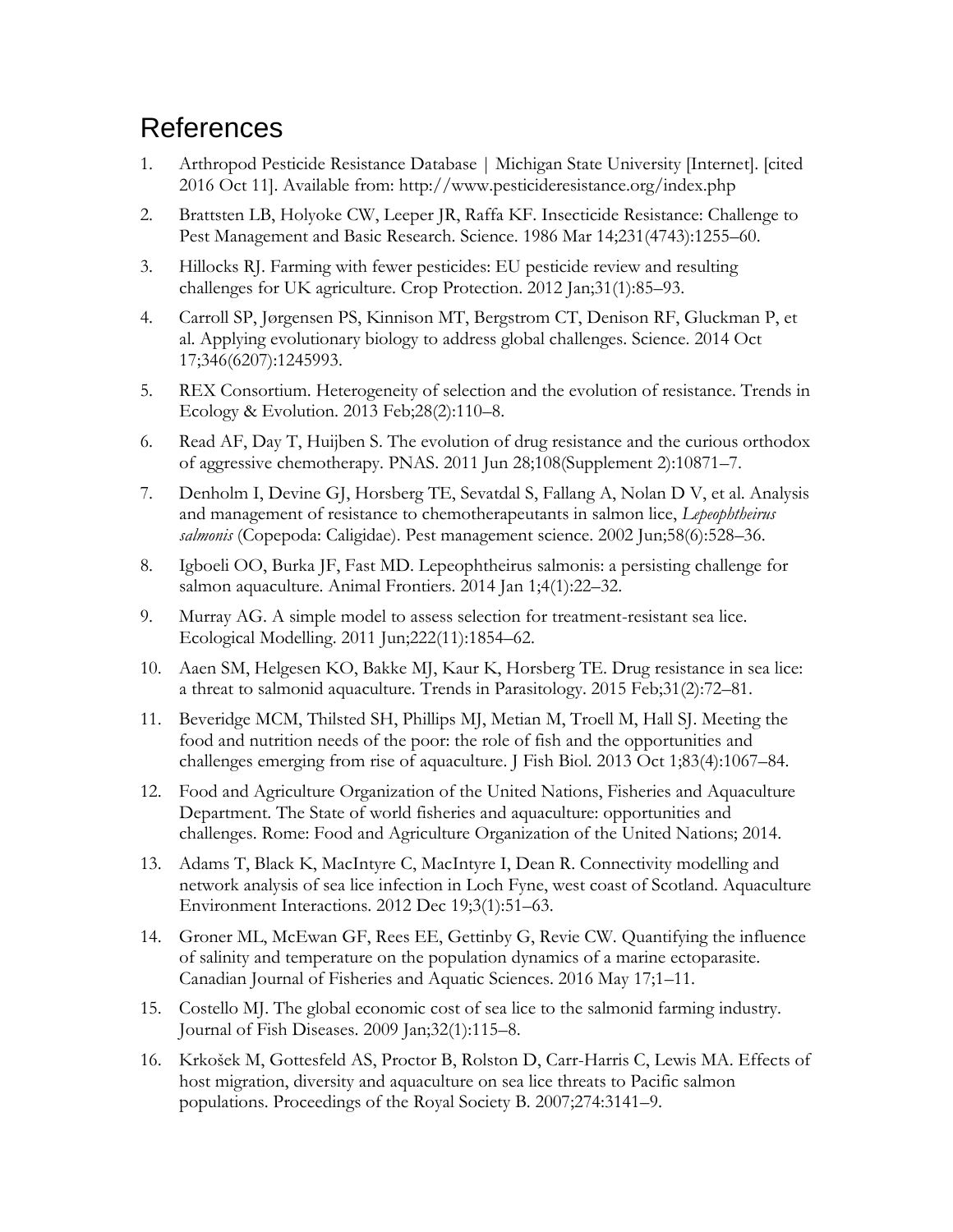- 17. Tully O, Nolan DT. A review of the population biology and host–parasite interactions of the sea louse Lepeophtheirus salmonis (Copepoda: Caligidae). Parasitology. 2002 Oct;124(7):165–182.
- 18. McEwan GF, Groner ML, Fast MD, Gettinby G, Revie CW. Using Agent-Based Modelling to Predict the Role of Wild Refugia in the Evolution of Resistance of Sea Lice to Chemotherapeutants. PLoS ONE. 2015 Oct 20;10(10):e0139128.
- 19. Hastie LC, Wallace C, Birkett MA, Douglas A, Jones O, Mordue (Luntz) AJ, et al. Prevalence and infection intensity of sea lice (Lepeophtheirus salmonis) on Atlantic salmon (Salmo salar) host is reduced by the non-host compound 2 aminoacetophenone. Aquaculture. 2013 Oct;410–411:179–83.
- 20. Stratonovitch P, Elias J, Denholm I, Slater R, Semenov MA. An Individual-Based Model of the Evolution of Pesticide Resistance in Heterogeneous Environments: Control of Meligethes aeneus Population in Oilseed Rape Crops. PLoS ONE. 2014 Dec 22;9(12):e115631.
- 21. DeAngelis DL, Mooij WM. Individual-Based Modeling of Ecological and Evolutionary Processes. Annual Review of Ecology, Evolution, and Systematics. 2005;36:147–68.
- 22. REX Consortium. The skill and style to model the evolution of resistance to pesticides and drugs. Evol Appl. 2010 Jul;3(4):375–90.
- 23. Grimm V, Berger U, Bastiansen F, Eliassen S, Ginot V, Giske J, et al. A standard protocol for describing individual-based and agent-based models. Ecological Modelling. 2006 Sep;198(1–2):115–26.
- 24. Lees F, Baillie M, Gettinby G, Revie CW. The Efficacy of Emamectin Benzoate against Infestations of Lepeophtheirus salmonis on Farmed Atlantic Salmon (Salmo salar L) in Scotland, 2002–2006. PLoS ONE. 2008 Feb 6;3(2):e1549.
- 25. Jones PG, Hammell KL, Dohoo IR, Revie CW. Effectiveness of emamectin benzoate for treatment of Lepeophtheirus salmonis on farmed Atlantic salmon Salmo salar in the Bay of Fundy, Canada. Dis Aquat Org. 2012 Dec 3;102(1):53–64.
- 26. Jones PG, Hammell KL, Gettinby G, Revie CW. Detection of emamectin benzoate tolerance emergence in different life stages of sea lice, Lepeophtheirus salmonis, on farmed Atlantic salmon, Salmo salar L. J Fish Dis. 2013 Mar 1;36(3):209–20.
- 27. Groner ML, Gettinby G, Stormoen M, Revie CW, Cox R. Modelling the Impact of Temperature-Induced Life History Plasticity and Mate Limitation on the Epidemic Potential of a Marine Ectoparasite. Sotka E, editor. PLoS ONE. 2014 Feb 5;9(2):e88465.
- 28. Kaur K, Jansen PA, Aspehaug VT, Horsberg TE. Phe362Tyr in AChE: A Major Factor Responsible for Azamethiphos Resistance in Lepeophtheirus salmonis in Norway. Qiu X, editor. PLOS ONE. 2016 Feb 16;11(2):e0149264.
- 29. ffrench-Constant RH. The Molecular Genetics of Insecticide Resistance. Genetics. 2013 Aug 1;194(4):807–15.
- 30. Sutherland BJG, Poley JD, Igboeli OO, Jantzen JR, Fast MD, Koop BF, et al. Transcriptomic responses to emamectin benzoate in Pacific and Atlantic Canada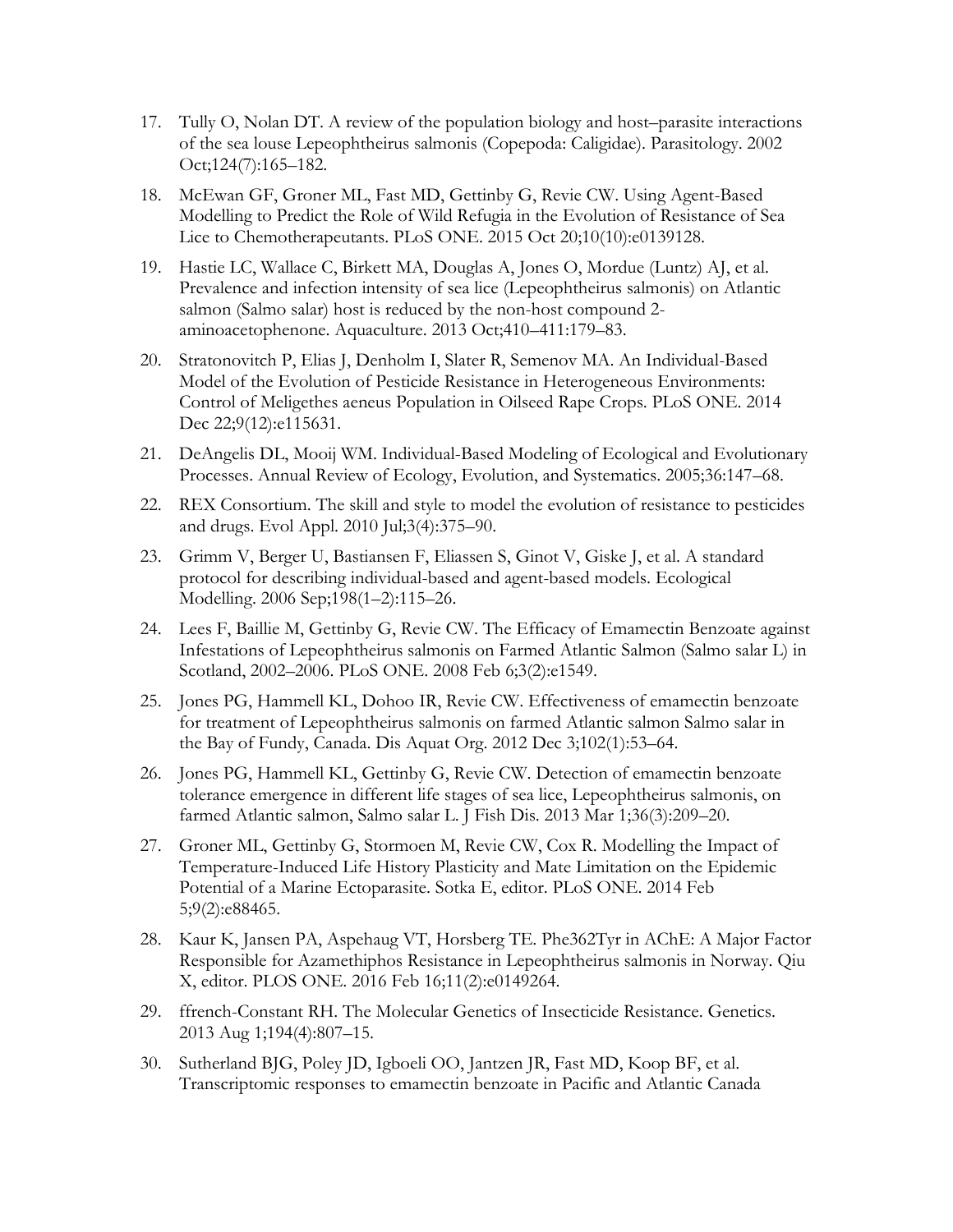salmon lice Lepeophtheirus salmonis with differing levels of drug resistance. Evol Appl. 2015;8(2):133–48.

- 31. Revie CW, Gettinby G, Treasurer JW, Wallace C. Identifying epidemiological factors affecting sea lice Lepeophtheirus salmonis abundance on Scottish salmon farms using general linear models. Diseases of aquatic organisms. 2003;57(1–2):85–95.
- 32. Connors BM, Lagasse C, Dill LM. What's love got to do with it? Ontogenetic changes in drivers of dispersal in a marine ectoparasite. Behavioral Ecology. 2011 May 1;22(3):588–93.
- 33. Glynn D, McGovern E, Slattery T, Ó Conchubhair D, Toomey M, Kelly C, et al. Chemical Residue in Irish Farmed Finfish, 2011 [Internet]. Marine Institute; 2013 [cited 2016 Sep 13]. Available from: http://oar.marine.ie/handle/10793/876
- 34. Berntssen M h. g., Valdersnes S, Lunestad B t., Hatlen B, Alm M, Waagbø R, et al. Residue levels of enrofloxacin and ciprofloxacin in processed animal by-products used in Atlantic salmon feeds and their long-term carry-over to the edible part of the fish. Aquacult Nutr. 2014 Dec 1;20(6):712–21.
- 35. Salama N, Murray A. Farm size as a factor in hydrodynamic transmission of pathogens in aquaculture fish production. Aquaculture Environment Interactions. 2011 Oct 20;2(1):61–74.
- 36. Robbins C, Gettinby G, Lees F, Baillie M, Wallace C, Revie CW. Assessing topical treatment interventions on Scottish salmon farms using a sea lice (Lepeophtheirus salmonis) population model. Aquaculture. 2010 Aug 15;306(1–4):191–7.
- 37. Saksida SM, Morrison D, Revie CW. The efficacy of emamectin benzoate against infestations of sea lice, Lepeophtheirus salmonis, on farmed Atlantic salmon, Salmo salar L., in British Columbia. Journal of Fish Diseases. 2010 Nov 1;33(11):913–7.
- 38. Groner ML, Cox R, Gettinby G, Revie CW. Use of agent-based modelling to predict benefits of cleaner fish in controlling sea lice, *L. salmonis* , infestations on farmed Atlantic salmon, *Salmo salar* L. Journal of Fish Diseases. 2013 Mar;36(3):195–208.
- 39. Jones CS, Lockyer AE, Verspoor E, Secombes CJ, Noble LR. Towards selective breeding of Atlantic salmon for sea louse resistance: approaches to identify trait markers. Pest Manag Sci. 2002 Jun 1;58(6):559–68.
- 40. Treasurer JW. A review of potential pathogens of sea lice and the application of cleaner fish in biological control. Pest Manag Sci. 2002 Jun 1;58(6):546–58.
- 41. Igboeli OO, Purcell SL, Wotton H, Poley J, Burka JF, Fast MD. Immunostimulation of Salmo salar L., and its effect on Lepeophtheirus salmonis (Krøyer) P-glycoprotein mRNA expression following subsequent emamectin benzoate exposure. J Fish Dis. 2013 Mar 1;36(3):339–51.
- 42. Igboeli OO, Burka JF, Fast MD. Sea lice population and sex differences in Pglycoprotein expression and emamectin benzoate resistance on salmon farms in the Bay of Fundy, New Brunswick, Canada. Pest Manag Sci. 2014 Jun 1;70(6):905–14.
- 43. Poley JD, Sutherland BJG, Jones SRM, Koop BF, Fast MD. Sex-biased gene expression and sequence conservation in Atlantic and Pacific salmon lice (Lepeophtheirus salmonis). BMC Genomics. 2016;17:483.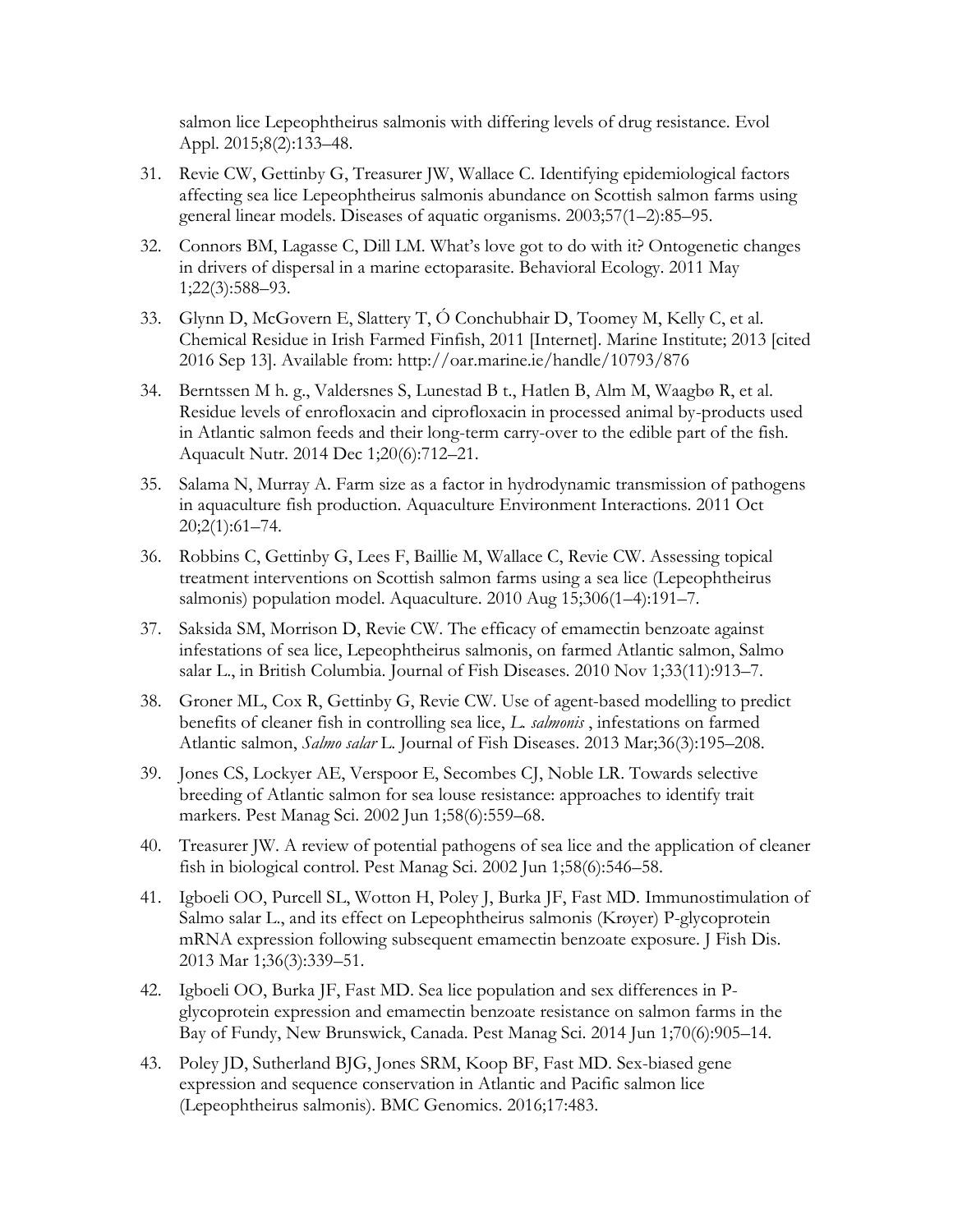## Supplementary Material

- <span id="page-18-0"></span>S Table 1: Average sea louse agent counts for all attached life stages in all cycles. Also average number of treatments required and the average total infection pressure.
- <span id="page-18-1"></span>S Figure 1: Proportion of motiles in the total population over each cycle.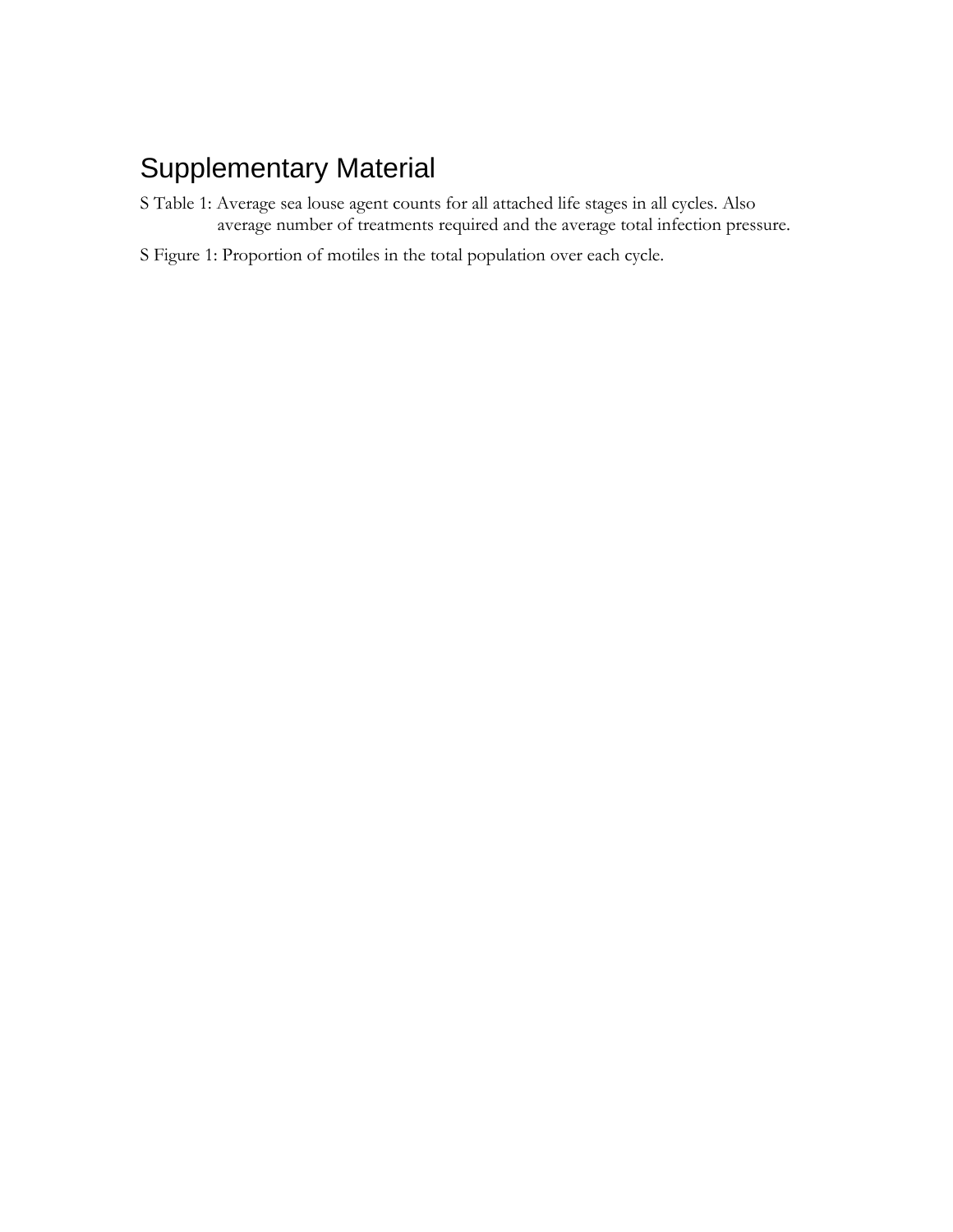**Figure 1** Some of the submodels in the modelled farm are shown. The farmed salmon are evenly split between two cages. There is an external flow of sea louse nauplii that are evenly distributed to the cages. Sea lice on the farm can attach to hosts, with an associated probability of success, and a probability of switching cages while doing so.



Six production cycles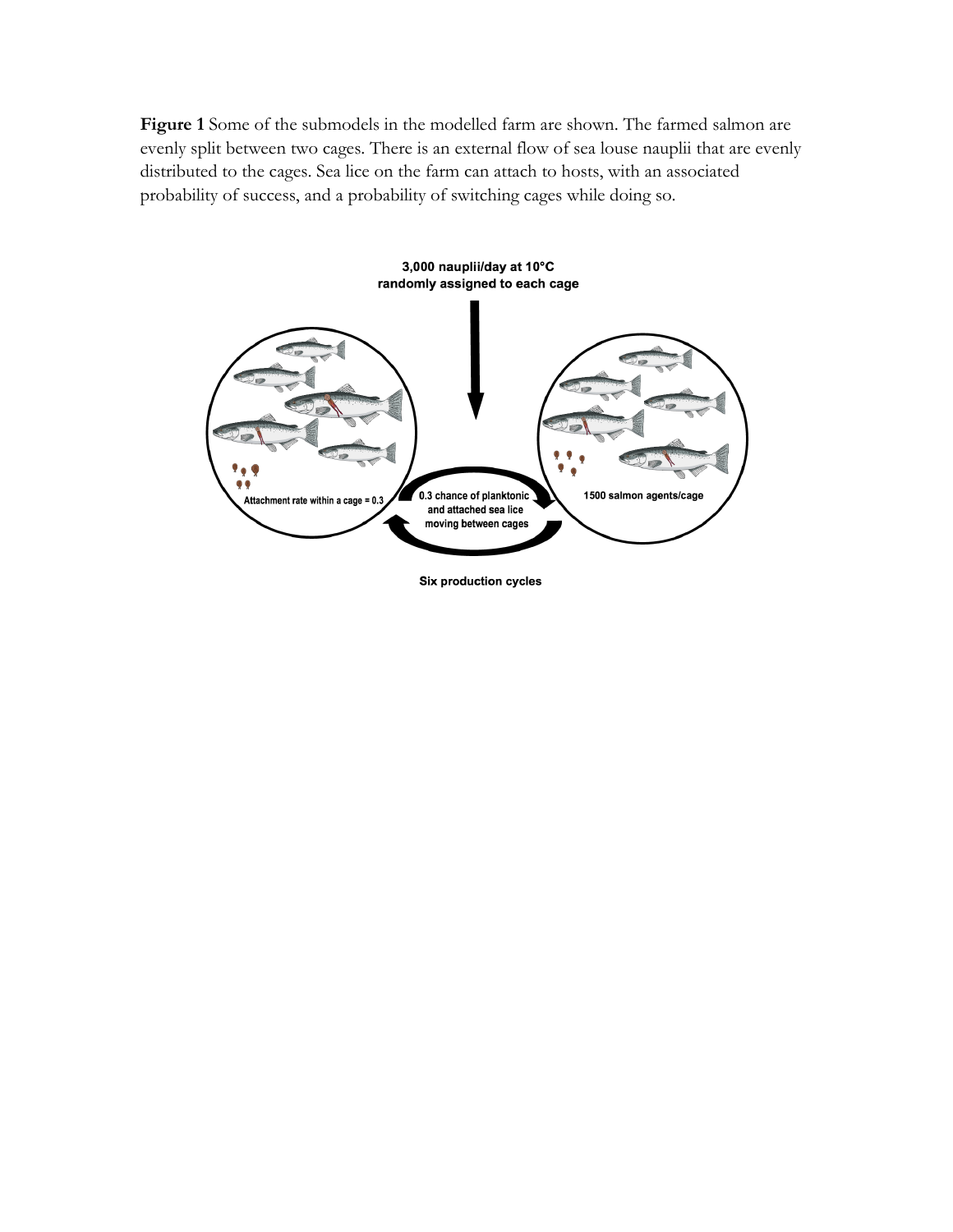**Figure 2** Treatment application times for the two periodic application scenarios over a single cycle. Times are superimposed on the temperature sine curve.

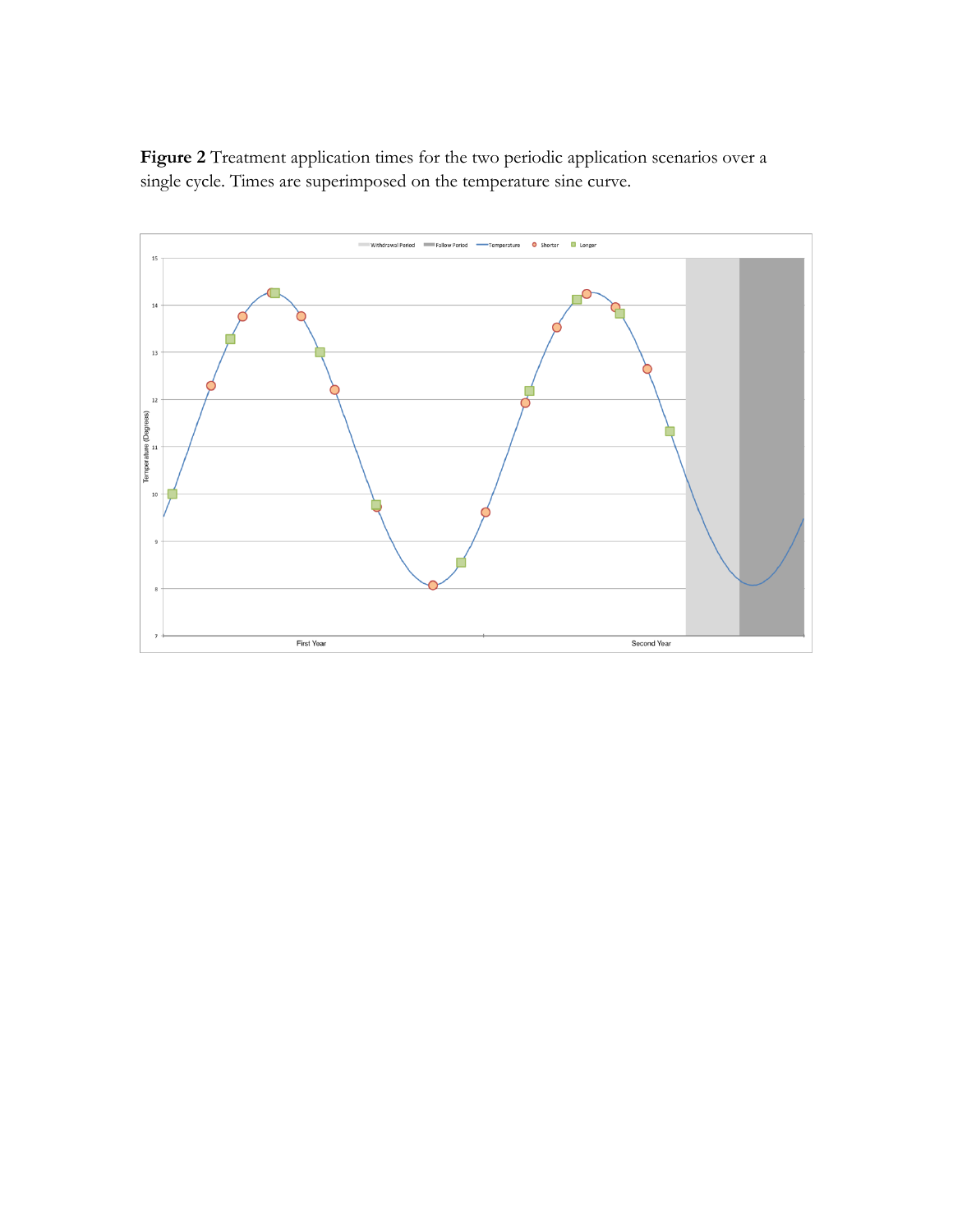Figure 3 Abundance of adult sea lice (per salmon) over the six cycles. Six scenarios are shown. In all scenarios with thresholds, the threshold is three adult sea lice per salmon. The grey shaded areas show 95% CIs.

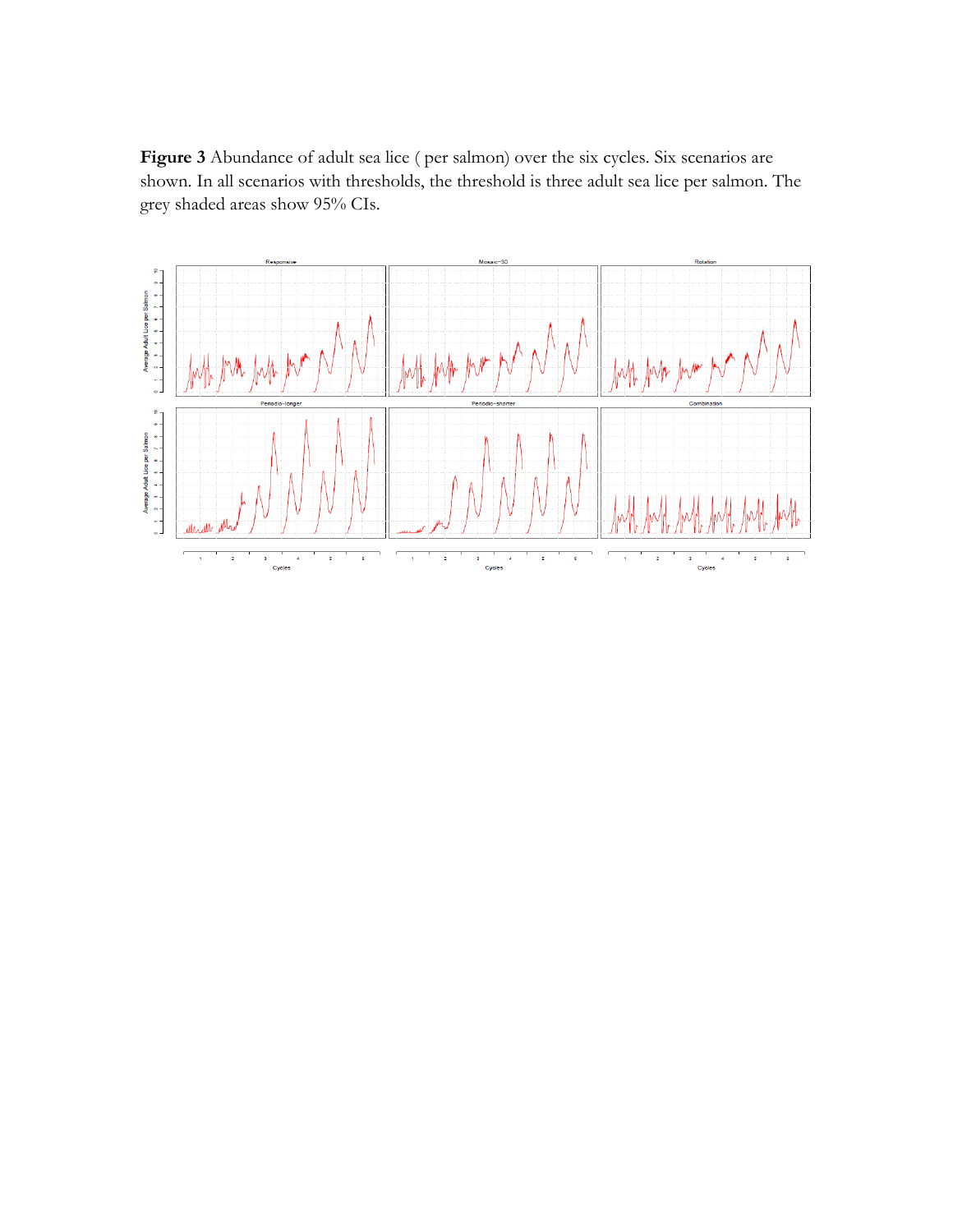

**Figure 4** Average number of treatments required for each scenario. Bars indicate 95% CIs.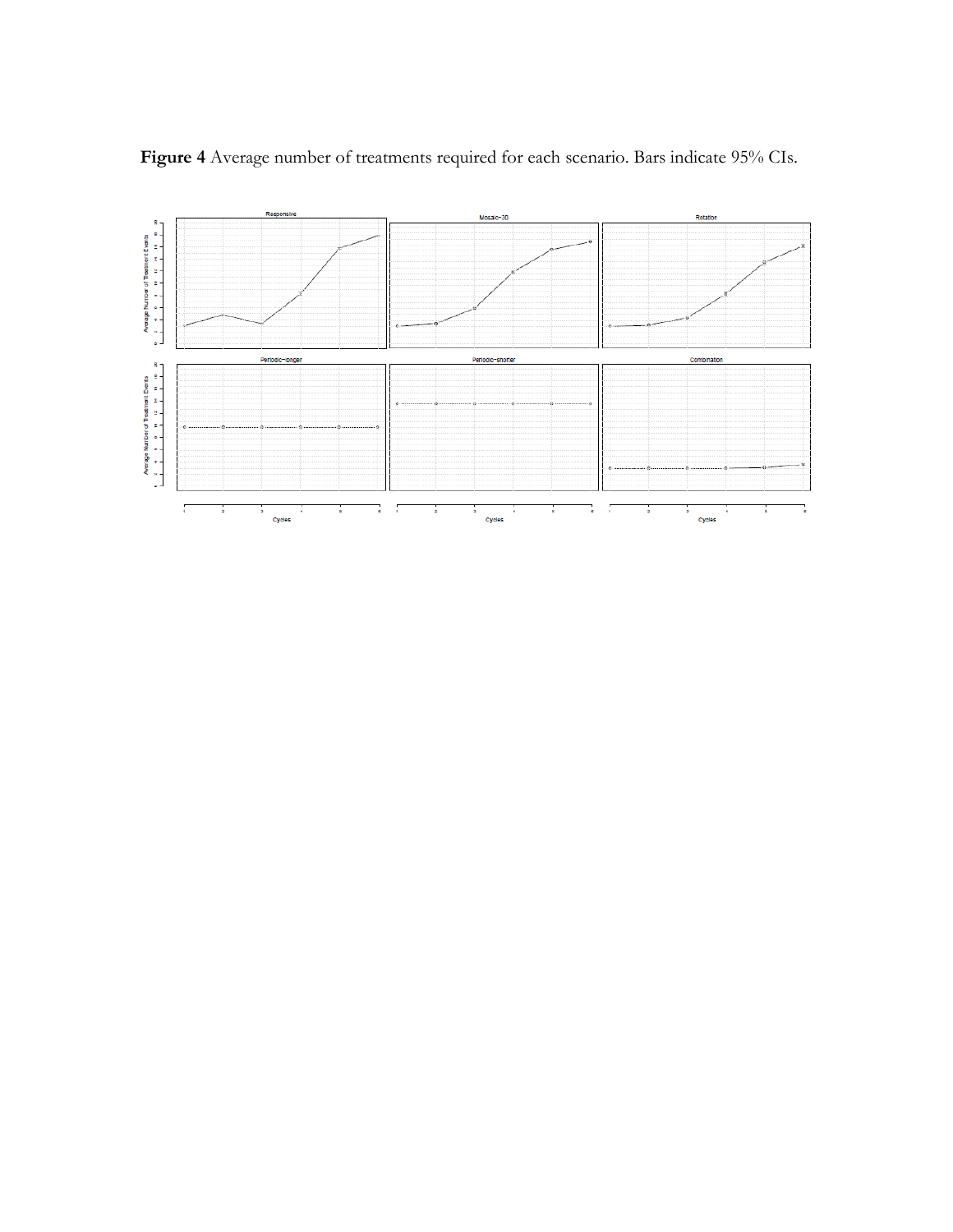**Figure 5** Resistance profiles for six scenarios over six production cycles. Grey shading shows 95% CIs. C2 has a 1% fitness cost associated with resistance so that chart lines do not overlap.